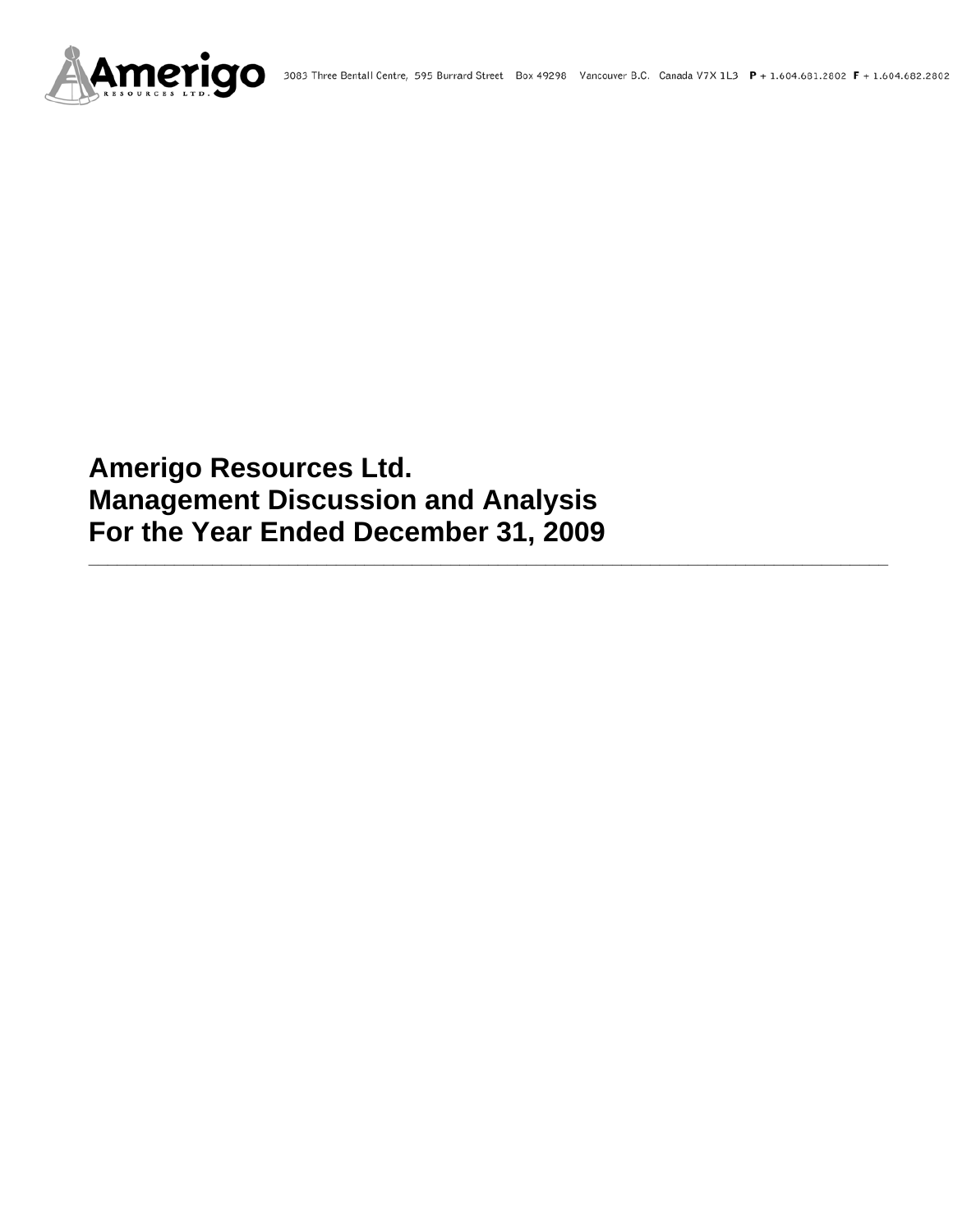# *T A B L E of C O N T E NT S*

This Management Discussion & Analysis ("MD&A") is comprised of the following sections:

- 1. **Company Profile**  Provides an executive summary of Amerigo's business and its partnership with Codelco-El Teniente…(PAGE 3)
- 2. **Introduction**  Provides information on accounting principles, reporting currency and other background factors to facilitate the understanding of this document... (PAGE 3)
- 3. **Highlights and Significant Events** Provides a summary of the key operating and financial metrics of the Company during the year ended December 31, 2009 ("fiscal 2009") and as at December 31, 2009…(PAGE 4)
- 4. **Overall Performance** Provides a brief description of the Company's financial performance in fiscal 2009… (PAGE 6)
- 5. **Selected Annual Information** Provides three-year financial metrics in tabular form… (PAGE 7)
- 6. **Operating Results** Provides an analysis of the Company's production, sales, cash cost and total cost for fiscal 2009… (PAGE 7)
- 7. **Financial Results for Fiscal 2009** Provides an analysis of the Company's financial performance during the year ended December 31, 2009 compared to the Company's performance for the year ended December 31, 2008 ("fiscal 2008")…(PAGE 10)
- 8. **Financial Results for the Quarter ended December 31, 2009** Provides an analysis of the Company's financial performance during the quarter ended December 31, 2009 ("Q4-2009" compared to the Company's performance for the quarter ended December 31, 2008 ("Q4- 2008")…(PAGE 12)
- 9. **Comparative Periods** Presents a summary of financial data for the Company's most recent eight reporting quarters…(PAGE 15)
- 10. **Liquidity and Capital Resources** Reviews the Company's cash flow during 2009 and provides an analysis of the Company's liquidity and financial position as at December 31, 2009…(PAGE 16)
- 11. **Summary of Obligations**  Provides a summary of the Company's contractual obligations… (PAGE 19)
- 12. **Outlook** Provides an update of the Company's activities and management's production and operations forecasts for the year ending December 31, 2010 ("fiscal 2010")…(PAGE 20)
- 13. **Subsequent Events** Provides information on material events that took place after December 31, 2009…(PAGE 20)
- 14. **Other** –Includes disclosure of related party transactions, accounting pronouncements adopted during fiscal 2009 and other MD&A requirements...(PAGE 20)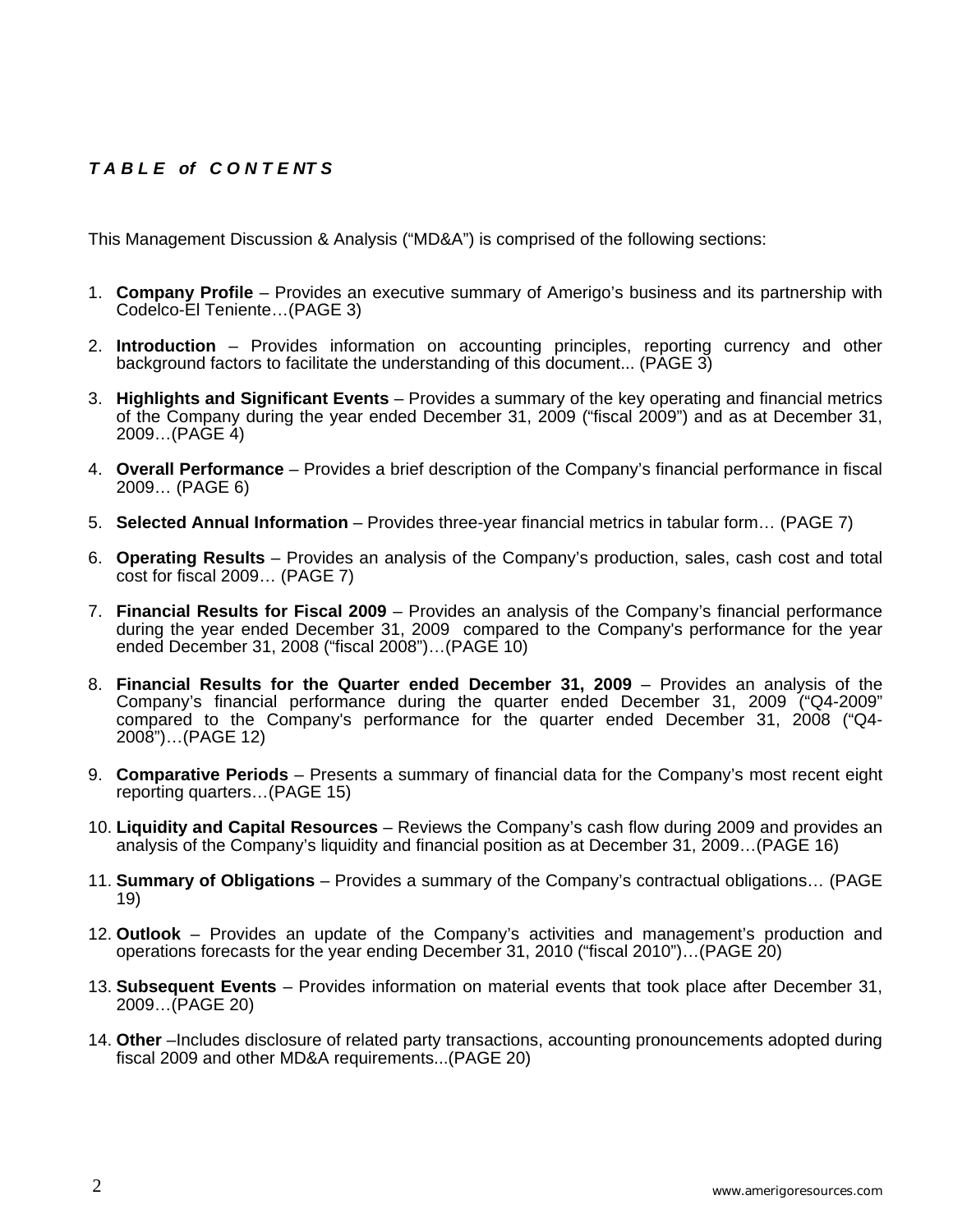# *C O M P A N Y P R O F I L E*

Amerigo owns a 100% interest in Minera Valle Central S.A. ("MVC"), a Chilean copper and molybdenum producer that has a long-term contractual relationship with the National Copper Corporation of Chile ("Codelco") to treat fresh and old tailings from Codelco's El Teniente mine, the largest underground copper mine in the world. Chile is the world's largest copper mining country, and Codelco is the world's largest copper producer. It is estimated that Codelco owns approximately 20% of all known copper reserves on earth. Codelco produced 1.548 million tonnes of copper and generated a pre-tax profit of US \$4.968 billion during 2008. El Teniente commenced operations in 1904 and has a remaining mine life that is estimated will run for decades. Since MVC was built in 1992, Codelco has almost doubled production from El Teniente, and Codelco's mine plans contemplate continued expansion of operations at El Teniente for the foreseeable future.

The fresh tailings come from El Teniente's current production, and the old tailings mainly from a tailings pond located near MVC's plant that contains more than 200 million tonnes of material. The copper grade of the old tailings is approximately 2-3 times that of the fresh tailings and, once MVC gears up to process these old tailings at the maximum contractual rate, the Company will be in a position to substantially increase production and profitability from current levels. In addition, there are 2 other tailings ponds in the area, the rights to which MVC hopes to obtain in the future. These 3 tailings ponds combined contain a similar size copper resource as that of the Highland Valley Copper mine, the largest copper mine in Canada, when it first started operations.

## *I N T R O D U C T I O N*

The following MD&A of the results of operations and financial position of Amerigo Resources Ltd. ("Amerigo") together with its subsidiaries (collectively, the "Company"), is prepared as of March 2, 2010, and should be read in conjunction with the Company's audited consolidated financial statements and related notes for the years ended December 31, 2009 and December 31, 2008.

The MD&A's objective is to help the reader understand the factors affecting the Company's current and future financial performance.

The Company's financial statements have been prepared in accordance with Canadian Generally Accepted Accounting Principles ("Canadian GAAP"). The Company's reporting currency is the US Dollar. Reference is made in this MD&A to various non-GAAP measures such as cash flow and cash flow per share from operating activities, operating profit/(loss), and cash cost and total cost (both of which do not have a standardized meaning but are widely used in the mining industry as performance indicators). Descriptions of the Company's use of non-GAAP measures are included in this MD&A.

Some of the statements in this MD&A are forward-looking statements that are subject to risk factors set out in the cautionary note contained herein.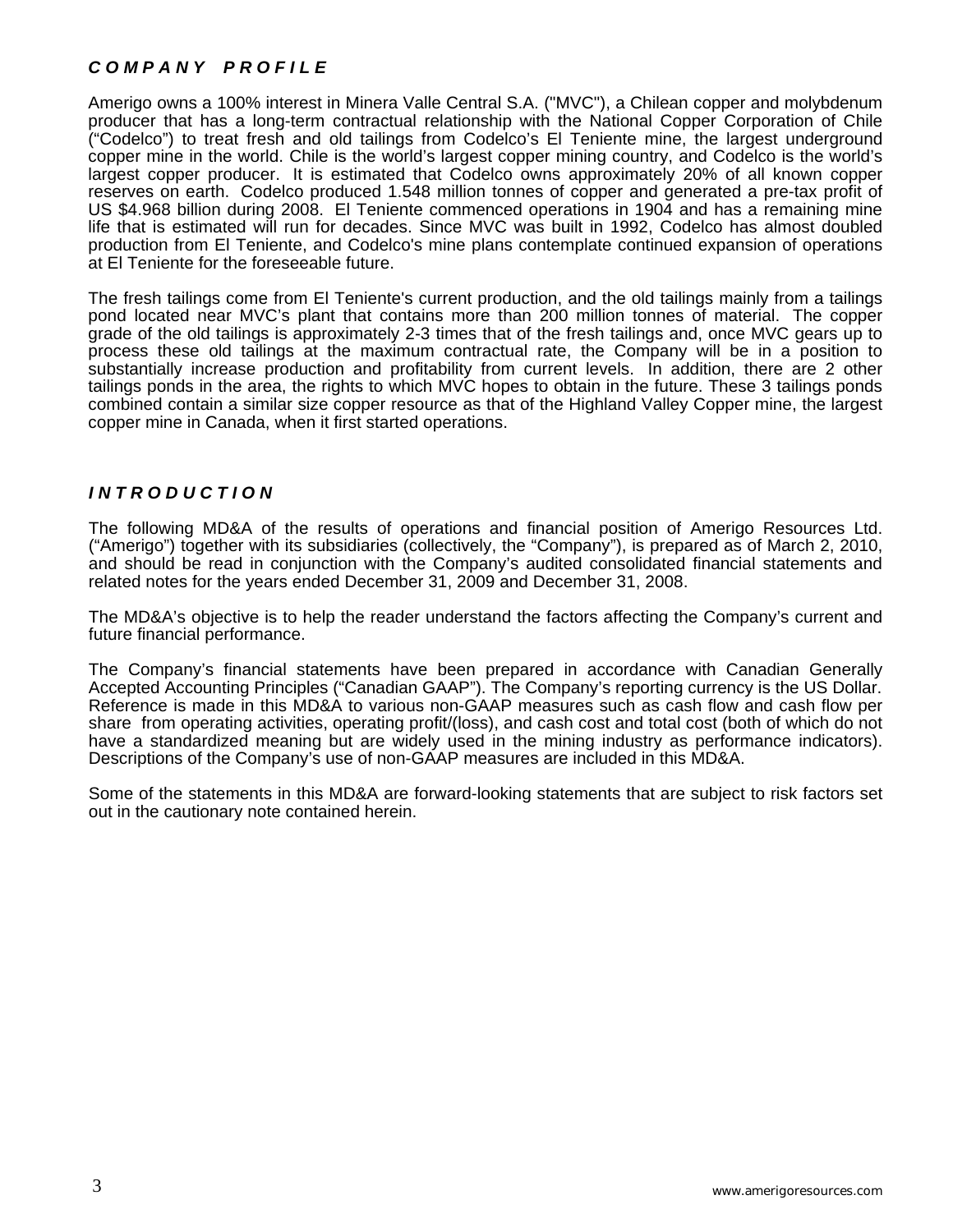# **Key achievements**

In fiscal 2009 the Company continued to focus on strengthening operating profitability, resulting in a substantial increase of copper production and improved financial performance compared to fiscal 2008. The Company:

- Posted revenue of \$58,384,604 and net earnings of \$7,149,882 in the second half of 2009, compared to revenue of \$31,088,644 and a net loss of \$7,104,133 in the first half of the year.
- Posted net earnings of \$45,749 in 2009 compared to a net loss of \$18,986,845 in 2008.
- Generated an operating profit of \$8,893,803, compared to an operating loss of \$1,347,711 in 2008.
- Reduced operating costs by \$18,395,748 compared to 2008, despite increased copper production levels in 2009.
- Now has consolidated cash in excess of \$17,900,000 after the exercise of outstanding warrants in Q1-2010.
- Implemented changes to the mining plan for old tailings reaching record copper production of 17,674 tonnes of copper, 13% higher than the Company's previous record production of 15,707 tonnes of copper in 2008. Copper production from the processing of old tailings increased from 1,522 to 3,761 tonnes in the year.
- Generated operating cash flow (excluding changes in non-cash working capital accounts) of \$11,554,482 in 2009, compared to \$3,387,356 in 2008, including \$11,342,732 in the second half of 2009.
- Completed an equity financing for net proceeds of \$8,441,696 in difficult financial markets.
- Secured additional bank financing, structured a short-term bank loan into a medium term loan and negotiated payment deferrals with key partners and suppliers, including El Teniente.
- Made principal repayments of \$5,877,744 on loans outstanding to Enami (\$3,283,961) and to El Teniente (\$2,593,783).

## **Financial results**

- At an average copper sales price of \$2.35/lb, the Company achieved operating profit of \$8,893,803 and net earnings of \$45,749, compared to an operating loss of \$1,347,711 and a net loss of \$18,986,845 in 2008 (which included a write-down of investments of \$18,855,343).
- Revenue was \$89,473,248 compared to \$97,627,482 in 2008, due to lower average copper and molybdenum prices and lower molybdenum production. Cost of sales in 2009 was \$80,579,445, compared to \$98,975,193 in 2008.
- Cash flow provided by operations totaled \$5,637,930 or 4¢ per share, lower than \$10,609,319 or 11¢ per share in 2008, mainly due to an increase of \$7,642,947 in accounts receivable from stronger metal prices in the latter months of the year and a reduction of \$4,592,271 in accounts payable as the Company returned to normalized payment terms with suppliers, but offset by an increase of \$6,198,816 in royalties payable to El Teniente.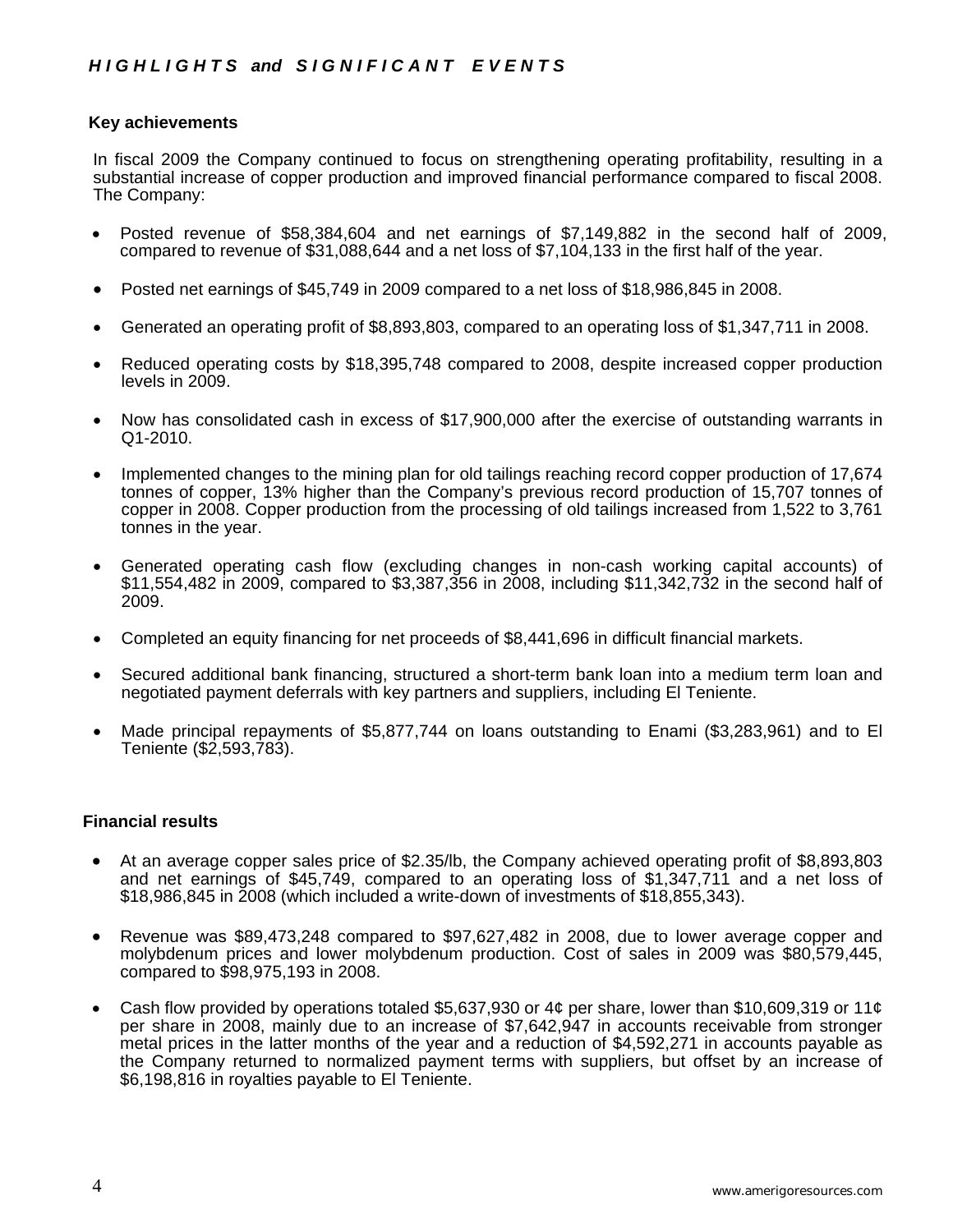# **Production**

- The Company produced 38.96 million pounds of copper, 13% higher than the 34.63 million pounds produced in 2008. In April 2009, the Company successfully introduced a new mining plan to reprocess old tailings that substantially contributed to the increase in copper production in the year.
- Molybdenum production was 594,813 pounds, 23% lower than the 769,142 pounds produced in 2008, mainly as a result of lower molybdenum content in fresh tailings.

## **Revenue**

• Revenue decreased to \$89,473,248 compared to \$97,627,482 in 2008 due to lower average copper and molybdenum prices and lower molybdenum production. The Company's copper selling price before smelter, refinery and other charges was \$2.35/lb compared to \$2.77/lb in 2008, and the Company's molybdenum selling price was \$11.20/lb compared to \$29.05/lb in 2008. Copper sales volume increased 14% compared to 2008 but molybdenum sales volume was 23% lower due to lower molybdenum production.

# **Costs**

- Cash cost (the aggregate of smelter, refinery and other charges, production costs net of molybdenum-related net benefits, administration and transportation costs) before El Teniente royalty was \$1.62/lb, compared to \$2.01/lb in 2008. Cash costs decreased in 2009 as a result of higher copper production and lower overall production costs, principally power costs.
- Total cost (the aggregate of cash cost, El Teniente royalty, depreciation and accretion) was \$2.21/lb compared to \$2.75/lb in 2008. The decrease in total cost was driven by lower cash cost and lower El Teniente royalty due to lower copper and molybdenum prices.
- Power costs in 2009 were \$23,336,113 (\$0.1135/kwh) compared to \$37,945,807 (\$0.2103/kwh) in 2008. Chilean electricity costs in 2010 are expected to remain at levels comparable to 2009.
- Operating costs such as power, steel and reagents decreased from their high 2008 levels. Unit costs continued to be positively impacted by increased copper production. The Company expects that unit costs will continue to trend downwards in 2010.

# **Cash and Financing Activities**

- Cash balance was \$7,191,093 at December 31, 2009 compared to \$3,187,084 at December 31, 2008.
- Subsequent to December 31, 2009, the Company received Cdn\$12,013,452 from the exercise of the remainder of the Company's outstanding warrants, re-establishing a positive working capital position.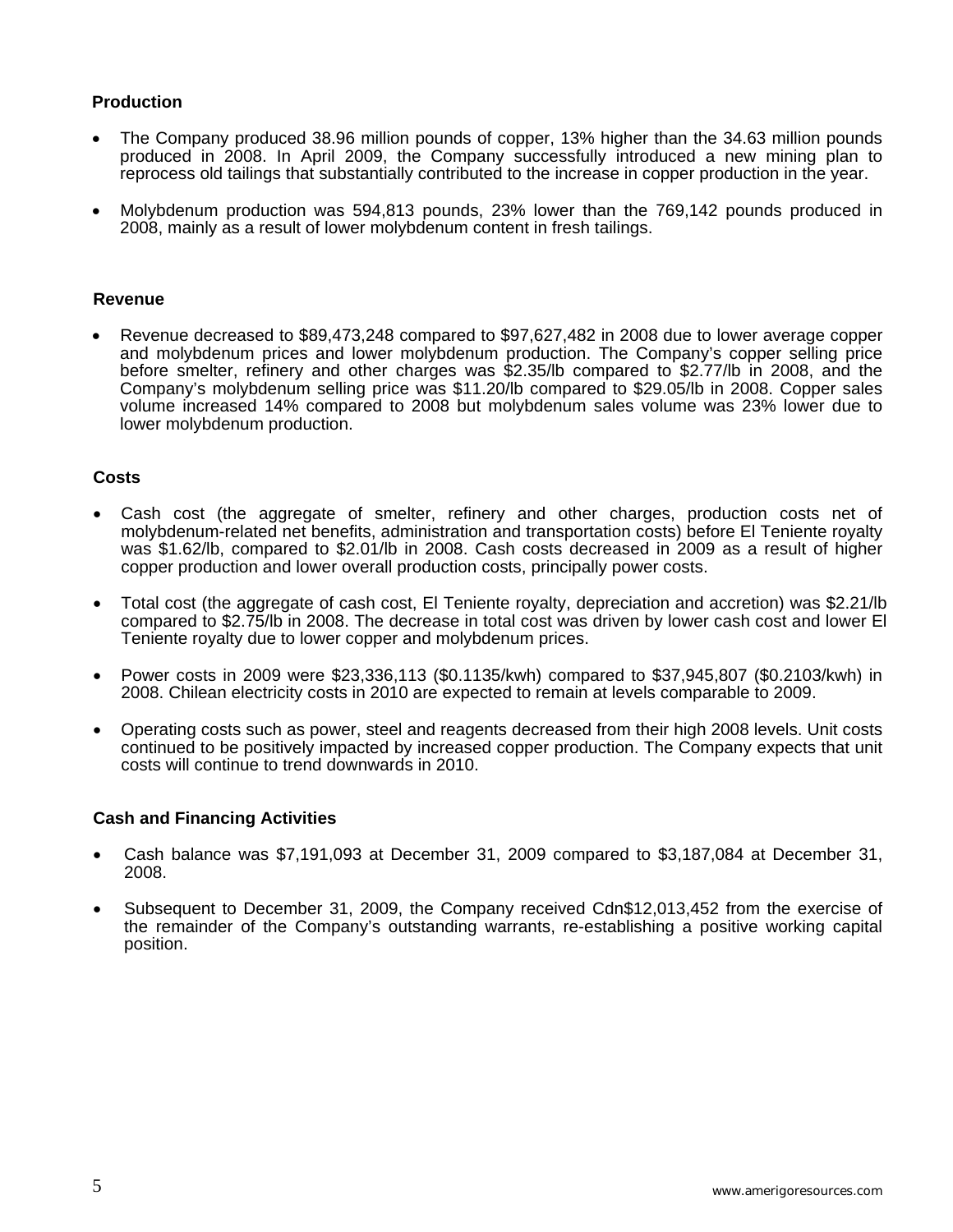## **Investments**

- Payments for capital expenditures were \$11,557,454 compared to \$23,133,008 in 2008. Capital expenditures incurred in 2009 totaled \$10,784,059 (2008: \$23,001,945) of which \$4,070,314 were for MVC's power plant project.
- The Company's investments in Candente Copper Corp. ("Candente", formerly Candente Resource Corp.) and Los Andes Copper Ltd. ("Los Andes") had a fair value of \$6,067,199 and \$687,591 respectively at December 31, 2009 (December 31, 2008: \$1,412,488 and \$360,727, respectively). The \$4,981,575 before-tax fair value increase in these investments in 2009 does not affect net earnings but is included as other comprehensive income for the year on a net of tax basis of \$3,693,041.

# *O V E R A L L P E R F O R M A N C E*

In 2009 the Company posted net earnings of \$45,749, compared to a net loss of \$18,986,845 in 2008. The Company's financial performance in 2008 was significantly affected by a write-down of investments of \$18,855,343 and by the sharp decline in copper and molybdenum prices in the last half of 2008.

Financial performance improved in 2009 due to a combination of higher copper production, a recovery in copper market prices and lower production costs.

The Company faced high copper price volatility in the year. Average London Metal Exchange ("LME") copper prices went from \$1.4609/lb in January to \$3.1669/lb in December. The recovery in copper price was a major driver of earnings and operating cash flow in the year as can be seen from the summary below:

|                                                                                                               | $Q1 - 2009$ | Q2-2009     | Q3-2009    | Q4-2009    |
|---------------------------------------------------------------------------------------------------------------|-------------|-------------|------------|------------|
| Revenue                                                                                                       | 13,021,611  | 18,067,033  | 24,532,499 | 33,852,105 |
| Net earnings (loss)                                                                                           | (4,779,074) | (2,325,059) | 3,238,116  | 3,911,766  |
| Cash flow from operations<br>Cash flow from operations including the<br>effect of changes in non-cash working | (1,545,684) | 1,757,434   | 4,961,070  | 6,381,662  |
| capital items                                                                                                 | (8,639,787) | 7,420,230   | (558, 286) | 7,415,773  |

In 2009 the Company produced 38.96 million pounds of copper and 594,813 pounds of molybdenum, compared to 34.63 million pounds of copper and 769,142 pounds of molybdenum produced in 2008.

Revenue of \$89,473,248 was derived from the sale of 39.39 million pounds of copper and 594,380 pounds of molybdenum.

In 2009 the Company's activities resulted in operating cash flow of \$5,637,930, including the effect of changes in non-cash working capital accounts. During the year the Company completed a private placement for net proceeds of \$8,441,696 and structured most of the short term debt that resulted from the collapse in copper and molybdenum prices in Q4-2008 into term loans extending into 2010.

At December 31, 2009 the Company had cash and cash equivalents of \$7,191,093 and a working capital deficiency of \$6,353,737, compared to cash and cash equivalents of \$3,187,084 and a working capital deficiency of \$14,116,136 at December 31, 2008. Subsequent to year end, the Company received Cdn\$12,013,452 from the exercise of the remainder outstanding warrants, re-establishing positive working capital.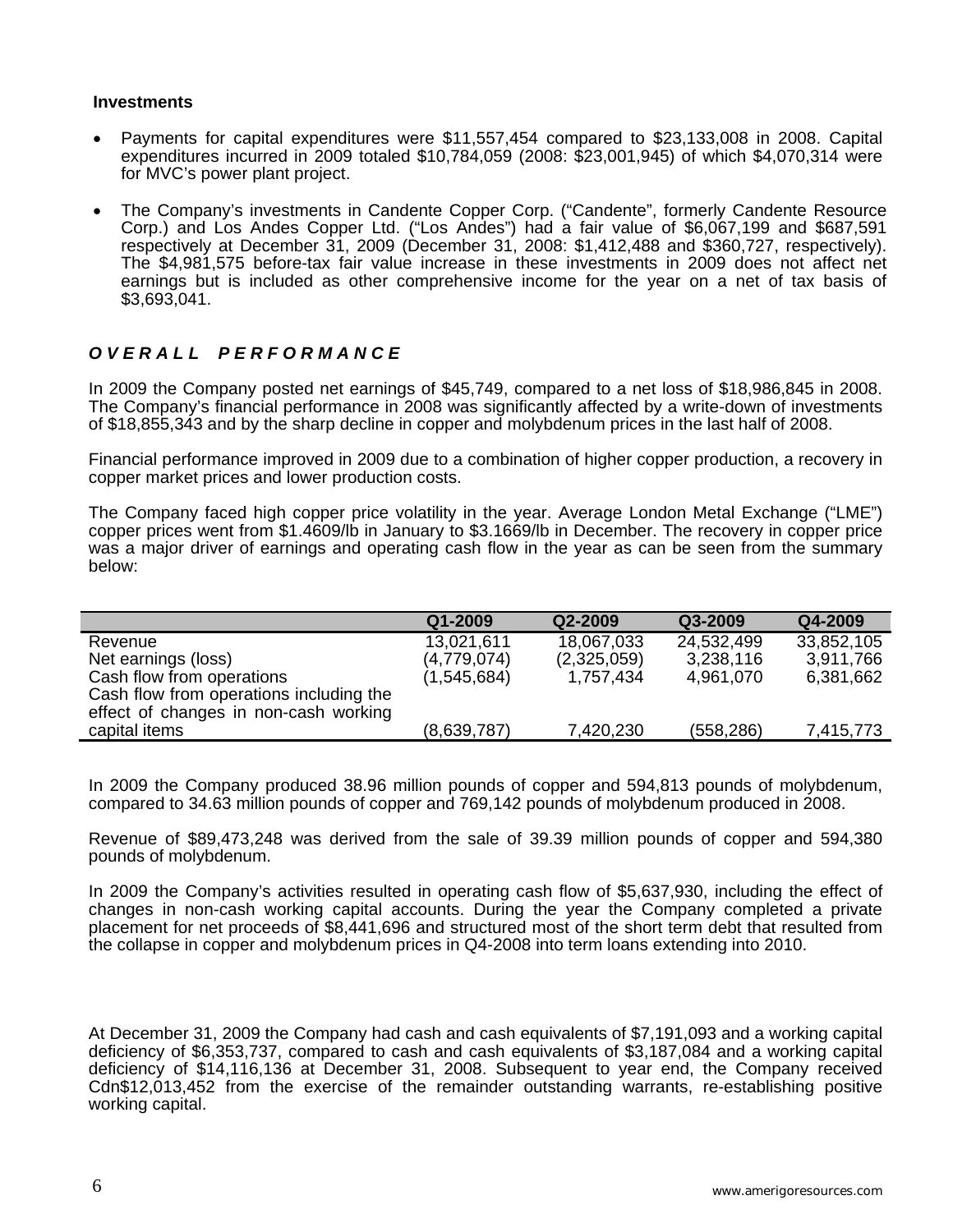# S E L E C T E D A N NU A L FIN A N C I A L I N F O R M A T I O N

|                                   | Year ended<br><b>December 31, 2009</b> | <b>Year ended December</b><br>-31.<br>2008 | <b>Year ended December</b><br>31,<br>2007 |
|-----------------------------------|----------------------------------------|--------------------------------------------|-------------------------------------------|
| Total revenue                     | \$89,473,248                           | \$97,627,482                               | \$105,694,549                             |
| Net income (loss)                 | 45,749                                 | (18, 986, 845)                             | 24,282,354                                |
| Earnings (loss) per share         |                                        | (0.20)                                     | 0.26                                      |
| Diluted earnings (loss) per share |                                        | (0.20)                                     | 0.26                                      |
| Cash dividends paid               |                                        | 11,802,999                                 | 11,089,289                                |
|                                   |                                        |                                            |                                           |

|                             | At December 31.<br>2009 | At December 31.<br>2008 | At December 31.<br>2007 |
|-----------------------------|-------------------------|-------------------------|-------------------------|
| Total assets                | \$166,195,427           | \$144,258,877           | \$164,738,941           |
| Total long-term liabilities | 21.547.373              | 16,981,669              | 11.972.476              |

<sup>1</sup> Long term liabilities at December 31, 2009 were comprised of: bank loan: \$3,450,996 (\$nil in 2008 and 2007); Enami loan: \$1,887,164 (2008: \$5,896,837, 2007: \$nil); other payables: \$1,434,383 (2008: \$1,004,599, 2007: \$1,003,500); asset retirement obligation: \$5,480,949 (2008: \$5,122,382, 2007: \$4,787,273); future income tax: \$9,292,881 (2008: \$4,956,851, 2007: \$6,180,703) and minority interest of \$1,000 in 2009, 2008 and 2007.

# *O P E R A T I N G R E S U L T S*

The Company produced 17,674 tonnes of copper in 2009, an increase of 13% compared to 2008 as the Company implemented a new mining plan to process old tailings containing higher grade material. Molybdenum production was 594,813 lbs, a decrease of 22% compared to 2008, mainly due to lower molybdenum content in fresh tailings. Molybdenum production increased significantly in Q3-2009 and Q4-2009 compared to the first half of the year, however, due to improved grades and increased processing of old tailings.

Copper prices improved throughout 2009. Average LME copper prices were \$1.4609/lb in January 2009 and \$3.1669/lb in December 2009.

Molybdenum prices were consistently low throughout 2009. The Platt's published molybdenum dealer oxide prices were \$9.213/lb in January 2009 and \$11.230/lb in December 2009.

Due to high copper production levels and lower operating costs, the Company was able to substantially improve operating results in 2009. The Company posted an operating profit of \$8,893,803 compared to an operating loss of \$1,347,711 in 2008. Operating profit excluding amortization and accretion costs, which are non-cash items, was \$14,902,788 in 2009 compared to \$4,298,263 in 2008.

Notwithstanding a 13% increase in copper production in 2009, the Company was able to significantly reduce operating costs by \$18,395,748 compared to 2008.

## **Production**

|                              | <b>FISCAL 2009</b> | <b>FISCAL 2008</b> |
|------------------------------|--------------------|--------------------|
| Copper produced, tonnes      | 17.674             | 15.707             |
| Copper produced, million lbs | 38.96              | 34.63              |
| Molybdenum produced. Ibs     | 594.813            | 769.142            |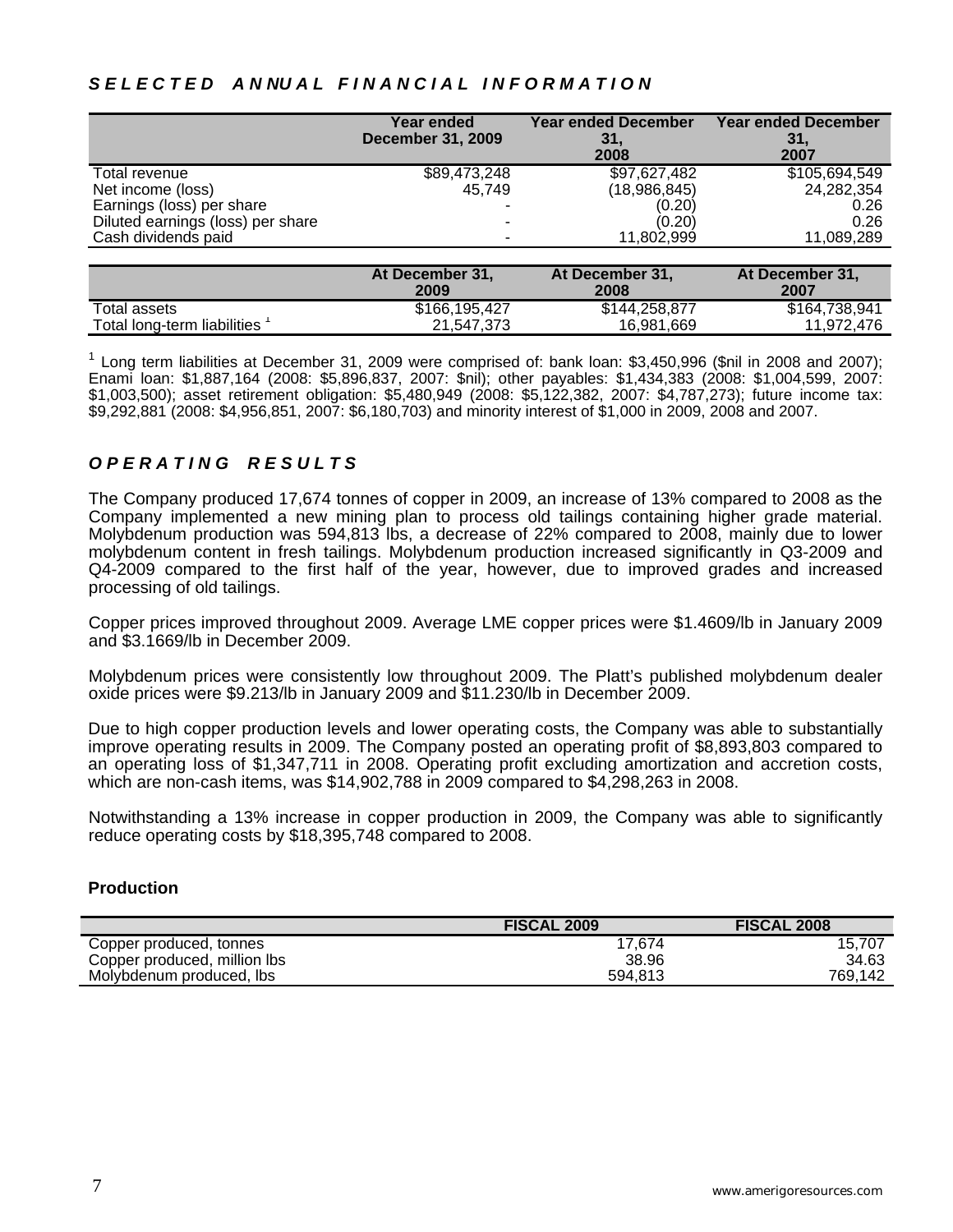|                                                                                                                                                | <b>FISCAL 2009</b>                          |    | <b>FISCAL 2008</b>                        |  |
|------------------------------------------------------------------------------------------------------------------------------------------------|---------------------------------------------|----|-------------------------------------------|--|
| Average LME copper price<br>Average Platt's molybdenum dealer oxide price 1                                                                    | $2.34$ /lb<br>10.91/lb                      | \$ | $3.16$ /lb<br>28.42/lb                    |  |
| Copper sold, tonnes<br>Copper sold, million lbs<br>Molybdenum sold, Ibs                                                                        | 17,866<br>39.39<br>594,380                  |    | 15,736<br>34.69<br>778,501                |  |
| Revenue, copper delivered during period <sup>2</sup><br>Settlement adjustments to prior periods' sales<br>Total copper net sales during period | \$<br>81,909,726<br>2,619,052<br>84,528,778 | \$ | 84,840,659<br>(2, 276, 364)<br>82,564,295 |  |
| Revenue, molybdenum delivered during period <sup>3</sup><br>Settlement adjustments during period<br>Total molybdenum net sales during period   | 5,460,431<br>(515, 961)<br>4,944,470        |    | 18,544,674<br>(3,481,487)<br>15,063,187   |  |
| Total revenue during period                                                                                                                    | \$<br>89,473,248                            | \$ | 97,627,482                                |  |
| Company's recorded copper price 4<br>Company's recorded molybdenum price <sup>5</sup>                                                          | $2.35$ /lb<br>11.20/lb                      |    | $2.77$ /lb<br>29.05/lb                    |  |

1 Basis price for the Company's molybdenum sales.

 $\overline{2}$ After smelter, refinery and other charges, excluding settlement adjustments to prior periods' sales.

3 After roasting charges, excluding settlement adjustments to prior periods' sales.

4 Copper recorded price for the quarter before smelter and refinery charges and settlement adjustments to prior periods' sales. 5

<sup>5</sup> Molybdenum recorded price for the quarter before roasting charges and settlement adjustments to prior periods' sales.

Revenue in 2009 was \$89,473,248 compared to \$97,627,482 in 2008, including copper revenue of \$84,528,778 (2008: \$82,564,295) and molybdenum revenue of \$4,944,470 (2008: \$15,063,187). Copper and molybdenum revenues are net of smelter, refinery and roasting charges.

Copper revenue increased 3% from 2008 despite lower annual average copper prices in 2009 mostly due to higher copper production in the year.

In 2009 the Company recorded positive pricing adjustments to prior year's sales of \$2,619,052, compared to negative adjustments of \$2,276,364 in 2008.

Copper produced by the Company is sold under a sales agreement with Chile's Empresa Nacional de Minería ("Enami") that establishes a delivery schedule of monthly sales quotas. For the 2009 quotas Enami elected a pricing term that set the Company's copper sale price at the average market price for the first month after delivery ("M+1") except for the January and February quotas which were set at the average market price for the fourth month after delivery ("M+4"). Accordingly, provided monthly quotas were met, all copper delivered by the Company to Enami in one month was sold at market prices prevailing in the following month or in the fourth following month in the case of the January and February quotas. However, where production fell short of the monthly quota for a scheduled month of delivery, the quota was carried forward to a subsequent calendar month and the Company received a sale price calculated for the originally scheduled month of delivery until the quota was met.

In 2009 the Company entered into two price-protection transactions under its sales contract with Enami that set minimum/maximum prices for a portion of the Company's copper sales to Enami, and which are discussed under *Liquidity and Capital Resources*.

At December 31, 2009, MVC had delivered its full 2009 quota to Enami.

Molybdenum revenues were \$4,944,470, 67% lower than \$15,063,187 in 2008 mostly due to a 61% decrease in the Company's molybdenum selling price to \$11.20/lb from \$29.05/lb in 2008.

Molybdenum produced by the Company is sold under a sales agreement with Chile's Molibdenos y Metales S.A. ("Molymet"), which in 2009 provided that the sale price was the average market price for the fifth month after delivery ("M+5"). Under this pricing arrangement as of December 31, 2009 only the molybdenum sales up to July 2009 were subject to final pricing. The Company is exposed to positive or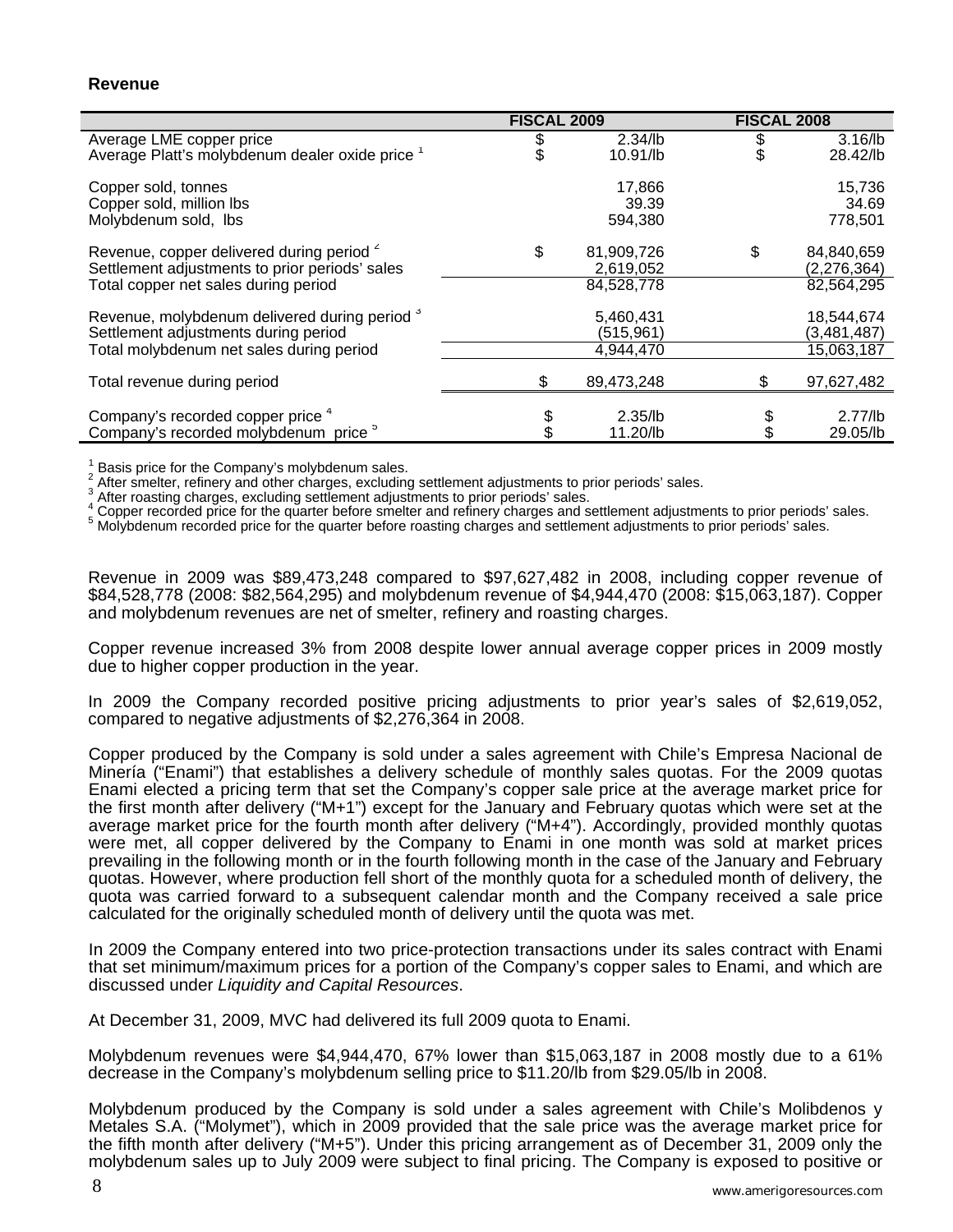negative settlement adjustments based on actual molybdenum prices in Q1-2010 and Q2-2010 in respect of sales from August to December 2009. Published molybdenum prices were \$14.15/lb and \$16/lb in January and February 2010 respectively, compared to \$11.23/lb in December 2009.

Revenue from the sale of the Company's copper and molybdenum concentrates is recorded net of smelter, refinery and roaster charges when persuasive evidence of a sales arrangement exists, delivery has occurred, the rights and obligations of ownership have passed to the customer and the sale price is determinable.

#### **Cash Cost and Total Cost**

Cash cost and total cost are non-GAAP measures prepared on a basis consistent with the industry standard Brook Hunt definitions. Cash cost is the aggregate of copper and molybdenum production costs, smelter and refinery charges, administration and transportation costs, minus molybdenum byproduct credits. Total cost is the aggregate of cash cost, El Teniente royalty, depreciation, amortization and asset retirement accretion cost.

A reconciliation of cost of sales to cash cost and total cost in fiscal 2009 and 2008 is presented below:

|                                 | <b>Fiscal 2009</b> | Fiscal 2008  |
|---------------------------------|--------------------|--------------|
| Cost of sales                   | 80,579,445         | 98,975,193   |
| Add:                            |                    |              |
| Smelter and refinery charges    | 10,562,676         | 11, 187, 779 |
| Deduct:                         |                    |              |
| Molydenum by-product credits    | (4,944,470)        | (15,063,187) |
| <b>Total cost</b>               | 86,197,651         | 95,099,785   |
| Deduct:                         |                    |              |
| El Teniente royalties           | (17,172,395)       | (19,712,621) |
| Depreciation and amortization   | (5,650,418)        | (5,310,865)  |
| Asset retirement accretion cost | (358,567)          | (335, 109)   |
| Cash cost                       | 63,016,271         | 69,741,190   |
| Lbs. of copper produced         | 38.96M             | 34.63M       |
| Total cost/lb                   | 2.21               | 2.75         |
| Cash cost/lb                    | 1.62               | 2.01         |

The Company's trailing annual and quarterly cash costs (\$/lb of copper produced) were:

|                    | <b>FISCAL</b><br>2009 | Q4-2009 | Q3-2009 | Q2-2009 | Q1-2009 |
|--------------------|-----------------------|---------|---------|---------|---------|
| Power costs        | 0.60                  | 0.49    | 0.53    | 0.63    | 0.83    |
| Steel costs        | 0.23                  | 0.22    | 0.24    | 0.23    | 0.23    |
| Other costs        | 0.57                  | 0.67    | 0.59    | 0.40    | 0.58    |
| By-product credits | (0.13)                | (0.13)  | (0.23)  | (0.06)  | (0.07)  |
| Smelter & refinery | 0.27                  | 0.23    | 0.29    | 0.30    | 0.29    |
| Administration     | 0.05                  | 0.07    | 0.04    | 0.03    | 0.05    |
| Transportation     | 0.03                  | 0.03    | 0.03    | 0.03    | 0.03    |
| <b>Cash Cost</b>   | \$1.62                | \$1.58  | \$1.49  | \$1.56  | \$1.94  |

|                    | <b>FISCAL</b><br>2008 | Q4-2008    | Q3-2008 | Q2-2008 | Q1-2008          |
|--------------------|-----------------------|------------|---------|---------|------------------|
| Power costs        | 1.10                  | 0.66       | 0.85    | 1.27    | 1.78             |
| Steel costs        | 0.23                  | 0.24       | 0.24    | 0.22    | 0.19             |
| Other costs        | 0.70                  | 0.62       | 0.81    | 0.81    | 0.57             |
| By-product credits | (0.44)                | $0.10^{1}$ | (0.75)  | (0.65)  | $(0.48)$<br>0.35 |
| Smelter & refinery | 0.32                  | 0.28       | 0.33    | 0.35    |                  |
| Administration     | 0.07                  | 0.06       | 0.09    | 0.07    | 0.06             |
| Transportation     | 0.03                  | 0.03       | 0.03    | 0.04    | 0.04             |
| <b>Cash Cost</b>   | \$2.01                | \$1.99     | \$1.60  | \$2.11  | \$2.51           |

<sup>1</sup> Molybdenum by-product credits in Q4-2008 were in fact by-product costs due to the effect of negative pricing adjustments to molybdenum sales in the quarter.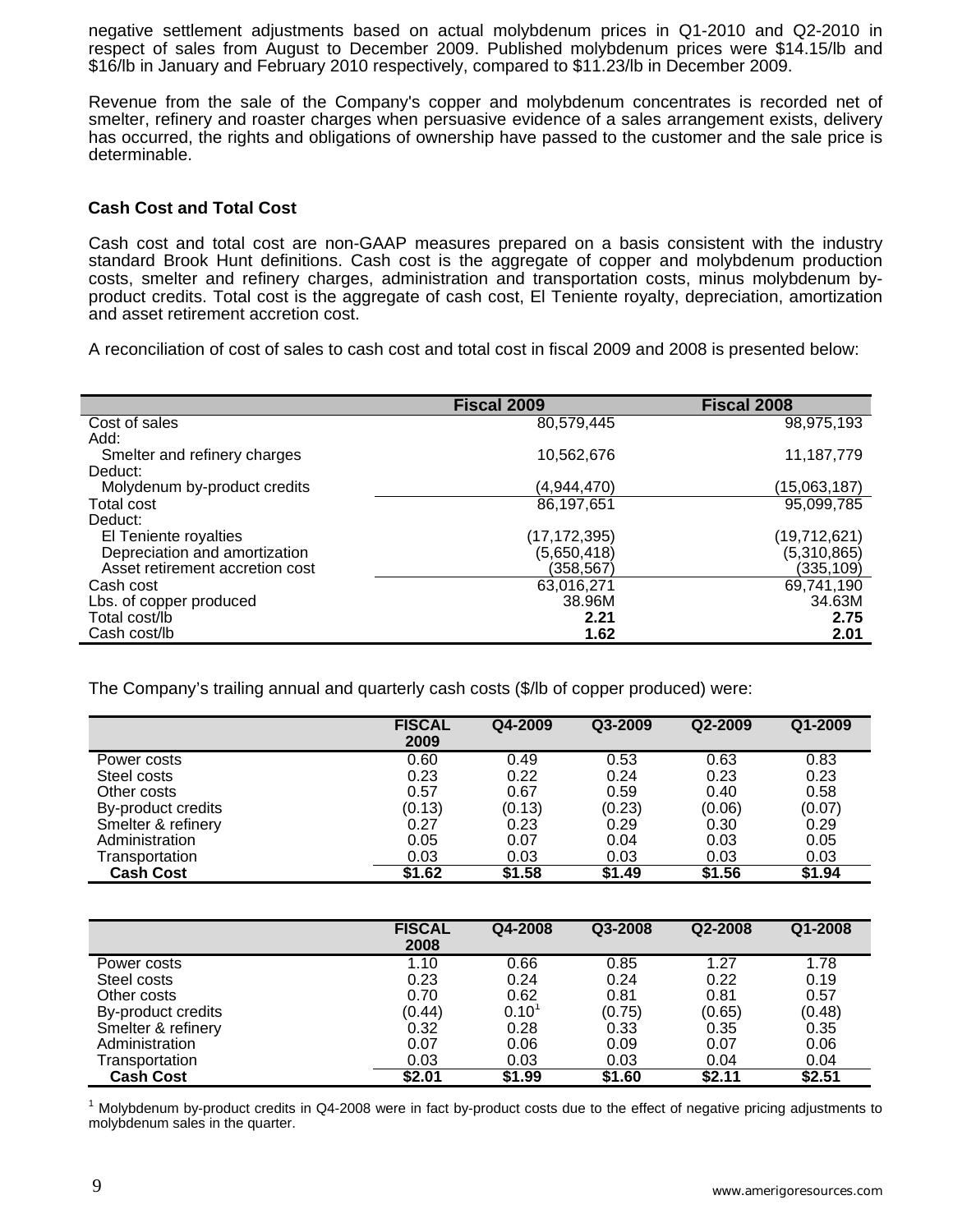Cash cost is driven mainly by power and steel production costs, smelter/refinery costs and molybdenum by-product credits.

Cash cost was \$1.62/lb compared to \$2.01/lb in 2008, a decrease of \$0.39/lb. The major variances in cash cost between the two years were a \$0.50/lb decrease in power costs and a \$0.13/lb decrease in other production costs, offset by a \$0.31/lb reduction in by-product credits.

Power, MVC's most significant cost, was \$0.1135/kWh in 2009 compared to \$0.2103/kWh in 2008. Chile's energy supply crisis has improved significantly since 2008 due to lower oil prices, lower industrial demand, higher access to hydro-generation and additional supply from new in country generating facilities. The Company's power generators reduce the Company's exposure to potential higher grid costs in future periods.

Molybdenum by-product credits of \$0.13/lb were significantly lower than \$0.44/lb in 2008, due to significantly lower molybdenum prices and lower molybdenum production.

Unit steel costs were comparable to those of 2008. Other production unit costs decreased \$0.13/lb compared to 2008, due to a series of management-driven cost reduction initiatives.

Copper and molybdenum unit production costs continue to show a declining trend from historically high levels in 2008. This trend is expected to continue in 2010 as production continues to increase.

The Company's trailing annual and quarterly total costs (\$/lb of copper produced) were:

|                                     | <b>FISCAL</b><br>2009 | Q4-2009 | Q3-2009 | Q2-2009 | Q1-2009 |
|-------------------------------------|-----------------------|---------|---------|---------|---------|
| Cash cost                           | 1.62                  | 1.58    | .49     | 1.56    | 1.94    |
| El Teniente royalty                 | 0.44                  | 0.57    | 0.46    | 0.38    | 0.28    |
| Amortization/depreciation/accretion | 0.15                  | 0.06    | 0.19    | 0.20    | 0.20    |
| <b>Total Cost</b>                   | \$2.21                | \$2.21  | \$2.14  | \$2.14  | \$2.42  |

|                                     | <b>FISCAL</b><br>2008 | Q4-2008 | Q3-2008 | Q2-2008 | Q1-2008 |
|-------------------------------------|-----------------------|---------|---------|---------|---------|
| Cash cost                           | 2.01                  | 1.99    | 1.60    | 2.11    | 2.51    |
| El Teniente royalty                 | 0.57                  | 0.27    | 0.65    | 0.75    | 0.66    |
| Amortization/depreciation/accretion | 0.17                  | 0.17    | 0.15    | 0.16    | 0.17    |
| <b>Total Cost</b>                   | \$2.75                | \$2.43  | \$2.40  | \$3.02  | \$3.34  |

Total cost was \$2.21/lb, compared to total cost of \$2.75/lb in 2008. The most significant impact on total cost reductions resulted from a \$0.39/lb decrease in cash cost and a \$0.13/lb decrease in El Teniente royalty (due to lower average copper and molybdenum prices in 2009).

# *F I N A N C I A L R E S U L T S – F I S C A L 2 0 0 9*

The Company posted net earnings of \$45,749 (\$nil basic and diluted loss per share), compared to a 2008 net loss of \$18,986,845 (basic and diluted loss of \$0.20 per share). The loss posted in 2008 included a write-down of investments of \$18,855,343.

In 2009 the Company posted an operating profit of \$8,893,803, an improvement from the 2008 operating loss of \$1,347,711, which includes non-cash charges for amortization and asset retirement accretion of \$6,008,985 (2008: \$5,645,974). Operating profits were stronger in 2009 despite lower copper and molybdenum prices and lower molybdenum production due to a reduction of \$18,395,748 in cost of sales mainly due to lower power and other production costs and lower El Teniente royalties as a result of lower metal prices.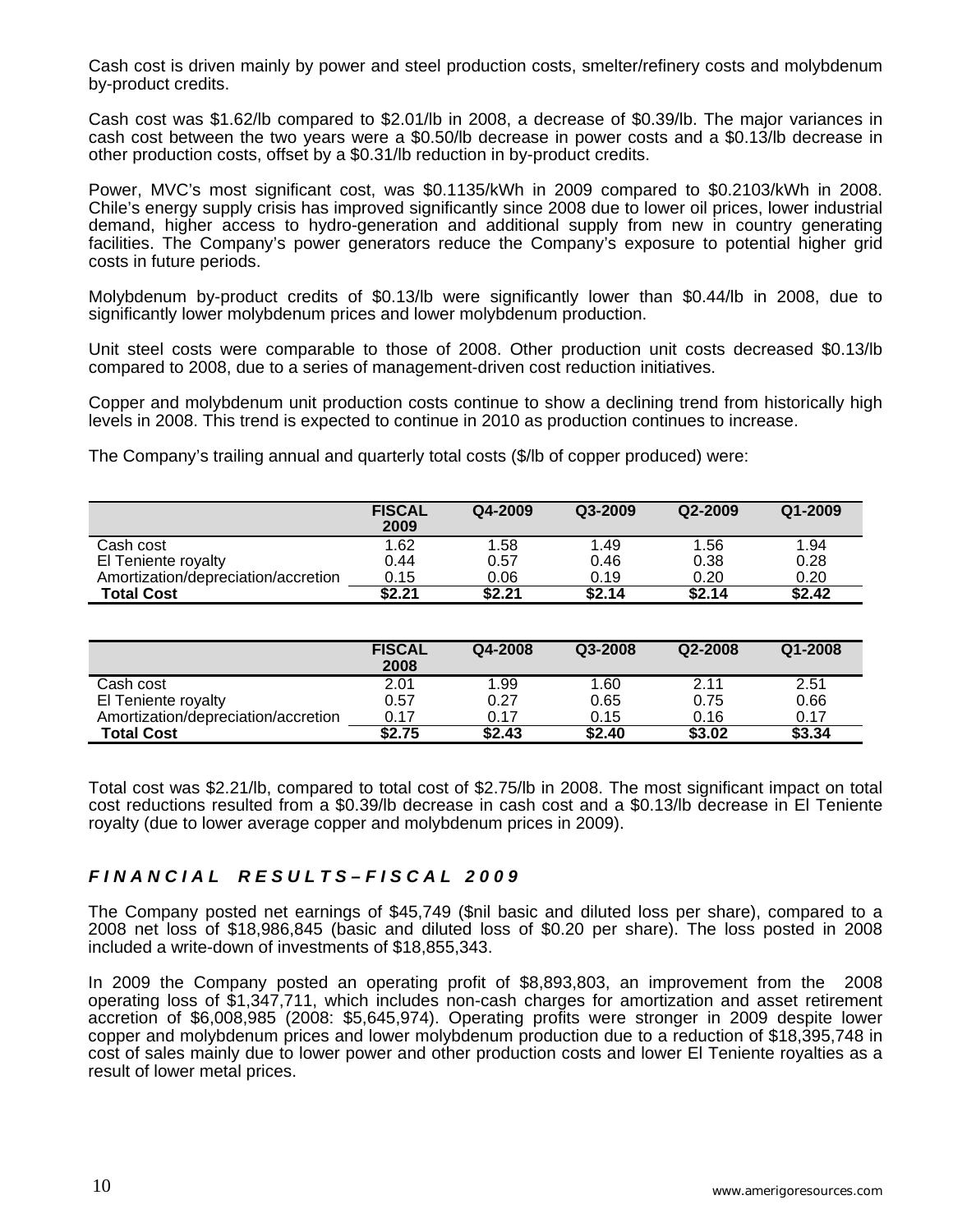# **Revenue**

Revenue in 2009 was \$89,473,248 compared to \$97,627,482 in 2008. Revenue decreased due to lower copper and molybdenum prices and lower molybdenum production in 2009. Refer to **Operating Results – Revenue** for additional analysis.

# **Production Costs**

|                                            | <b>FISCAL 2009</b> | <b>FISCAL 2008</b> |            |
|--------------------------------------------|--------------------|--------------------|------------|
| <b>Production costs</b>                    |                    |                    |            |
| Power costs                                | \$<br>23,336,113   | \$                 | 37,945,807 |
| Steel costs                                | 8,933,878          |                    | 7,778,510  |
| Other production costs                     | 22,068,489         |                    | 24,280,686 |
|                                            | 54,338,480         |                    | 70,005,003 |
| El Teniente royalty                        | 17,172,395         |                    | 19,712,621 |
| Depreciation and amortization              | 5,650,418          |                    | 5,310,865  |
| Administration                             | 1,892,212          |                    | 2,529,531  |
| Transportation                             | 1,167,373          |                    | 1,082,064  |
| Asset retirement obligation accretion cost | 358,567            |                    | 335,109    |
| Cost of sales                              | 80,579,445         |                    | 98,975,193 |

Annual production costs were 22% lower at \$54,338,480 compared to \$70,005,003 in 2008. Power costs decreased \$14,609,694 from 2008 levels due to lower Chilean central grid power costs. Steel costs increased 15% as a result of higher copper production and harder tailings material in the year. Other production costs decreased \$2,212,197, due to a series of management-driven cost reduction initiatives.

The El Teniente royalty was \$17,172,395, 13% lower than \$19,712,621 in 2008 mainly due to lower average copper and molybdenum prices in 2009. Copper royalty costs are based on average monthly copper prices in the month produced and are not subject to pricing settlement adjustments affecting copper revenue.

Depreciation and amortization cost was \$5,650,418 compared to \$5,310,865 in 2008 due to higher production in the year.

Administration expenses were \$1,892,212 compared to \$2,529,531 in 2008 due to labour incentive bonuses paid in 2008 in connection with a labour contract entered into in that year.

Transportation costs were \$1,167,373, slightly higher than \$1,082,064 in 2008 due to higher production and sales. Asset retirement accretion costs were \$358,567 and \$335,109 in 2008.

# **Operating profit**

The Company's operating profit increased to \$8,893,803 from an operating loss of \$1,347,711 in 2008 due to a \$18,395,748 reduction in cost of sales, including lower power and other production costs and lower royalties to El Teniente and despite a \$10,118,717 reduction in molybdenum revenues.

## **Other expenses**

"Other expenses" (costs not related to MVC's production operations) increased 37% to \$4,852,442 in 2009 from \$3,563,884 in 2008. Excluding a \$1,827,490 increase in interest expense to service debt in Chile, the aggregate of the expenses within this category decreased due in part to cost containment initiatives and the reduction of discretionary expenditures. These other expenses included office and general expenses of \$818,944 (2008: \$1,349,908), salaries, management and professional fees of \$1,402,381 (2008: \$1,181,253) and stock-based compensation expense of \$255,063 (2008: \$484,159).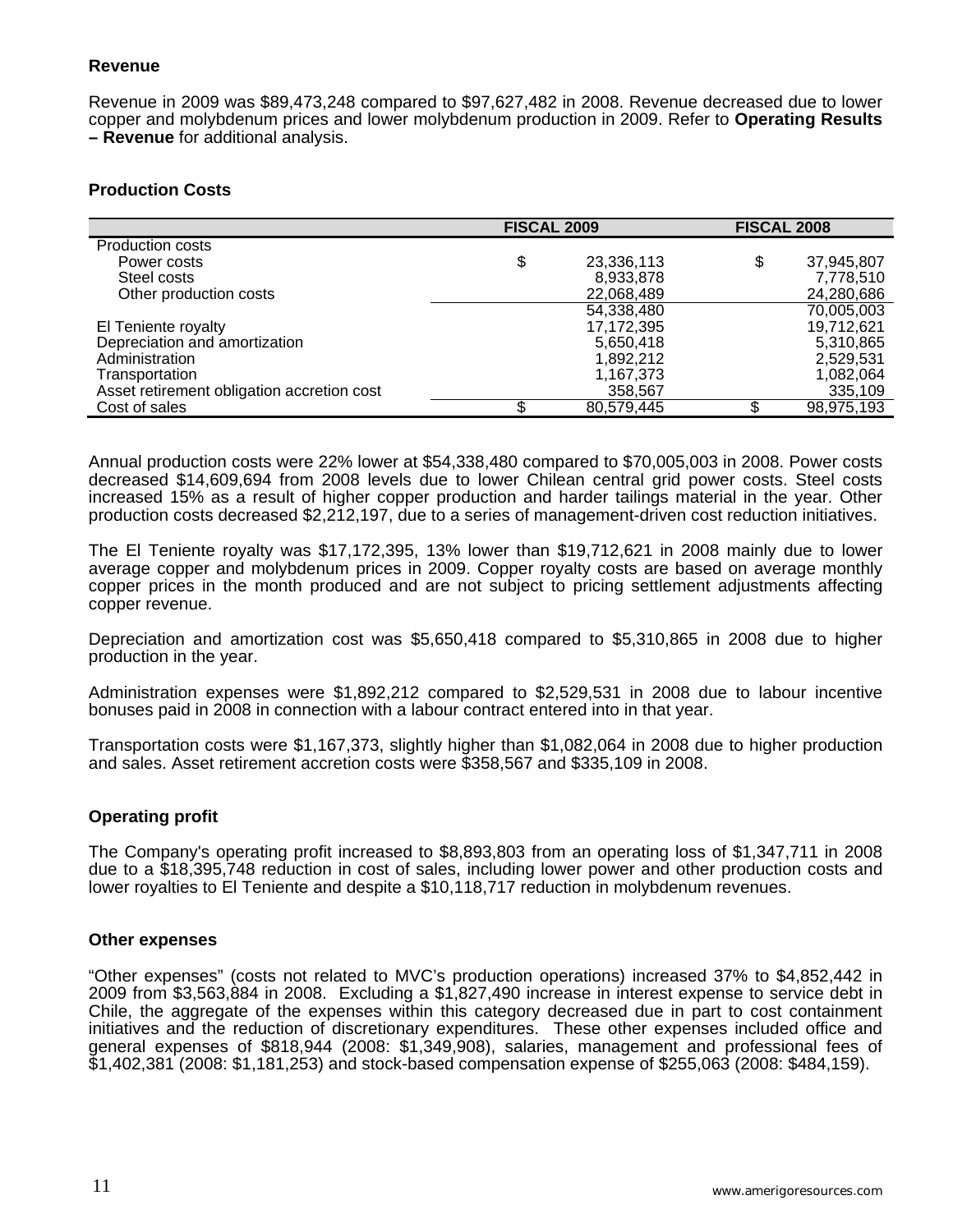#### **Non-operating Items**

Non-operating items in 2009 included a foreign exchange expense of \$953,882 (2008: gain of \$2,210,633), interest income of \$46,888 (2008: \$457,719), other income of \$637,825 (2008: \$236,965), other expenses of \$1,386,200 (\$nil in 2008) and an equity investment loss of \$82,220 (2008: \$78,491). In 2008 the Company posted a write down of investments of \$18,855,343. Foreign exchange expense resulted from Chilean Peso and Canadian dollar fluctuations against the US dollar in the year, including the effect of translation of items denominated in those currencies. Other income of \$637,825 and other expenses of \$1,386,200 are higher in 2009 due to a contracting project undertaken by MVC to remove certain tailings for El Teniente. This project resulted in benefits to the Company in the form of fees of \$472,937 included in other income, copper recoveries included in revenue and the potential for participating in future projects with El Teniente. Interest income decreased due to lower average cash balances held by the Company in 2009.

# **Taxes**

The Company recorded income tax expense of \$1,632,655 in 2009 compared to an income tax recovery of \$2,576,855 in 2008. Income tax expense in 2009 includes an increase of \$4,336,030 to the Company's future income tax liabilities which arises mainly from timing differences between financial and tax-based amortization expense in MVC, and also includes the foreign exchange translation into US dollars of a stronger Chilean Peso, the currency in which significantly all the future income tax liability is carried. The increase in future income tax liability does not represent income tax due in Chile on a current basis.

## **Non-Controlling Interests**

Non-controlling interest cost was \$625,368 in 2009 compared to \$623,588 in 2008. Refer to **Related Parties**.

# *F I N A N C I A L R E S U L T S – QUARTER ENDED DECEMBER 31, 2009*

In Q4-2009, the Company produced 5,498 tonnes of copper (Q4-2008:4,323 tonnes) and 246,636 lbs of molybdenum (Q4-2008: 211,729 lbs), 28% and 17% increases in copper and molybdenum production, respectively.

The Company posted net earnings of \$3,911,766 (basic and diluted earnings of \$0.03 per share), compared to a net loss of \$21,180,874 (basic and diluted loss of \$0.23 per share) in Q4-2008.

The net loss in Q4-2008 included a \$6,617,602 write-down of investments and \$12,463,135 in negative copper and molybdenum settlement adjustments, explaining most of the \$25,092,640 earnings variance between the quarters.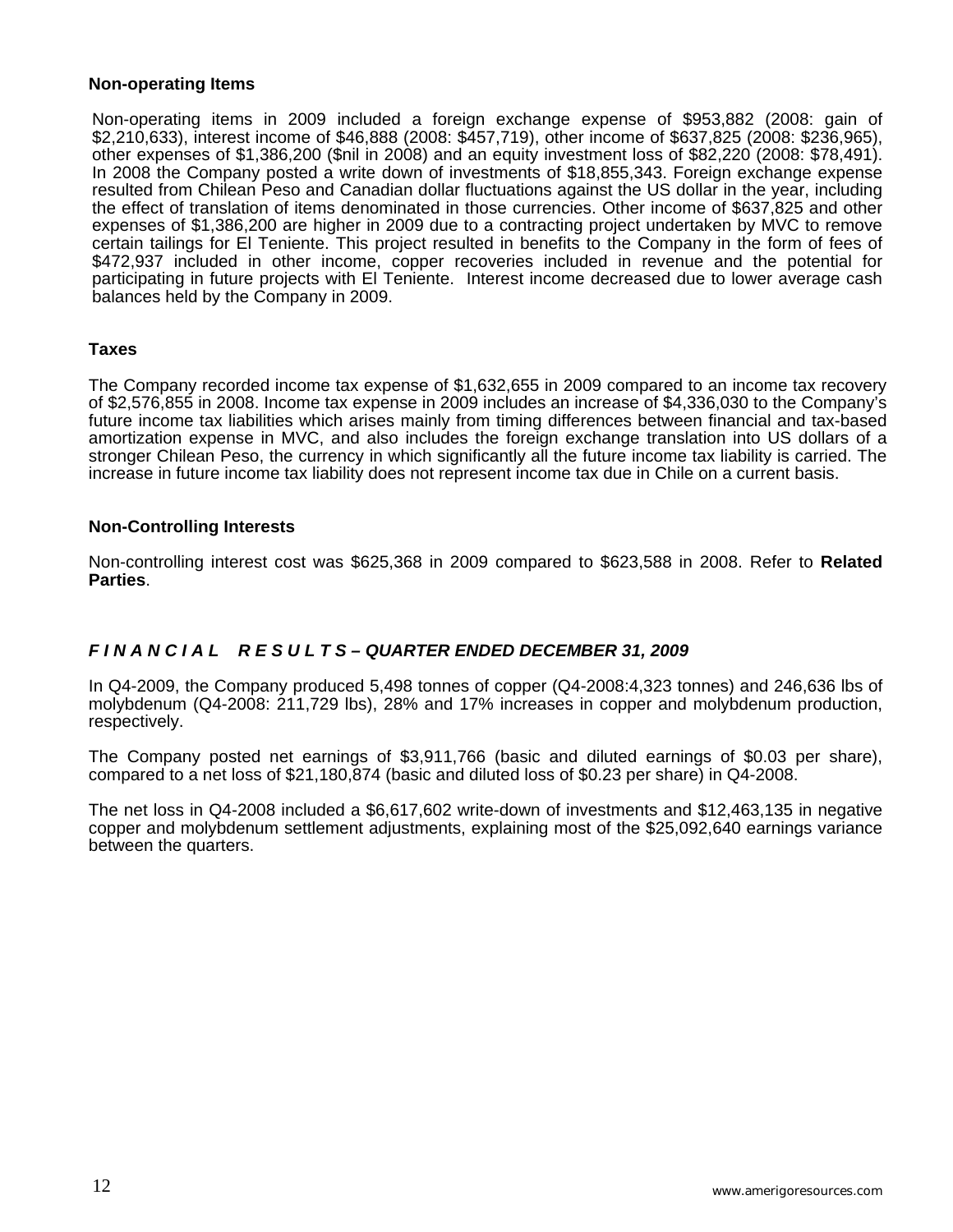A summary of key quarterly performance data from Q4-2008 to Q4-2009 is included below:

|                                                                                                                                          | Q4-2009                     | Q3-2009                              | Q2-2009            | Q1-2009            | Q4-2008                        |
|------------------------------------------------------------------------------------------------------------------------------------------|-----------------------------|--------------------------------------|--------------------|--------------------|--------------------------------|
| Copper production (tonnes)                                                                                                               | 5,498                       | 4.589                                | 4.358              | 3,228              | 4,323                          |
| Copper sales (tonnes)                                                                                                                    | 5,713                       | 4,622                                | 4,304              | 3,228              | 4,336                          |
| Molybdenum production (lbs)                                                                                                              | 246,636                     | 151,310                              | 99,683             | 97,184             | 211,729                        |
| Molybdenum sales (lbs)                                                                                                                   | 252,761                     | 147,894                              | 92,065             | 101,661            | 219,215                        |
| Company's recorded copper price (\$/lb)*<br>*Before smelter and refinery costs<br>and settlement adjustments to prior<br>quarters' sales | 2.79                        | 2.43                                 | 2.06               | 1.82               | 1.31                           |
| Revenue                                                                                                                                  | \$33,852,105                | \$24,532,499                         | \$18,067,033       | \$13,021,611       | $\mathbb{S}$<br>614,179        |
| Power costs                                                                                                                              | 5,985,090                   | 5,411,515                            | 6,096,922          | 5,842,586          | 6,316,698                      |
| El Teniente royalty                                                                                                                      | 6,875,447                   | 4,686,346                            | 3,634,597          | 1,387,644          | 2,615,100                      |
| All other cost of sales                                                                                                                  | 12,697,674                  | 10,983,234                           | 8,585,823          | 8,392,567          | 10,639,015                     |
| Operating profit (loss)                                                                                                                  | 8,293,894                   | 3,451,404                            | (250, 309)         | (2,601,186)        | (18, 956, 634)                 |
| Write-down of investments                                                                                                                |                             |                                      |                    |                    | 6,617,602                      |
| All other expenses (gains),                                                                                                              |                             |                                      |                    |                    |                                |
| including taxes                                                                                                                          | 4,382,128                   | 213,288                              | 2,074,750          | 2,177,888          | (4,393,362)                    |
| Net earnings (loss)                                                                                                                      | $\mathfrak{S}$<br>3,911,766 | 3,238,116<br>$\overline{\mathbb{S}}$ | $\sqrt{2,325,059}$ | $\sqrt{4,779,074}$ | \$(21, 180, 874)               |
| Earnings (loss) per share (basic)                                                                                                        | 0.03                        | 0.02                                 | (0.02)             | (0.04)             | (0.23)                         |
| Cash cost (\$/lb)                                                                                                                        | 1.58                        | 1.49                                 | 1.56               | 1.94               | 1.99                           |
| Total cost (\$/lb)                                                                                                                       | 2.21                        | 2.14                                 | 2.14               | 2.42               | 2.43                           |
| Cash flow from (used in) operations                                                                                                      | 7,415,773<br>\$             | \$<br>(558, 286)                     | \$<br>7,420,230    | \$                 | $(8,639,787)$ \$ $(7,363,121)$ |
| Cash flow used in plant expansion                                                                                                        | 3,307,744<br>\$             | \$<br>2,039,630                      | \$<br>3,244,767    | 2,965,313          | $\frac{1}{2}$<br>4,605,232     |
| Cash flow from (used in) financing                                                                                                       | \$<br>201,232               | \$<br>(824, 404)                     | \$(1,333,961)      | \$11,880,666       | \$10,896,837                   |
| Closing cash position                                                                                                                    | \$<br>7,191,093             | \$<br>2,881,832                      | 6,304,152<br>\$    | \$<br>3,462,650    | $\mathbb{S}$<br>3,187,084      |
| Working capital                                                                                                                          | \$ (6,353,737)              | $$$ (7,468,463)                      | \$(10,318,380)     |                    | $(8,094,959)$ $(14,116,136)$   |

# **Revenue**

Revenue during Q4-2009 was \$33,852,105 compared to \$614,179 in Q4-2008. Revenue increased substantially due to significantly stronger copper prices in Q4-2009 and to the fact that the Company's revenue in Q4-2008 was affected by historically low metal prices resulting in \$12,463,135 in negative pricing adjustments to prior quarter sales.

Copper deliveries in Q4-2009 were recorded into revenue as follows:

| <b>Month of Sale</b> | Quota                            | <b>Pricing Term</b><br>for Quota | <b>Metric for</b><br>Revenue<br><b>Recognition</b> | <b>Price/lb</b> | <b>LME Average</b><br><b>Price For</b> |
|----------------------|----------------------------------|----------------------------------|----------------------------------------------------|-----------------|----------------------------------------|
| October 09           | September 09                     | $M+1$                            | Final                                              | \$2.85          | October 09                             |
| October 09           | Oct. 09 (price protected)        | Call price                       | Final                                              | \$2.48          | N/A                                    |
| October 09           | October 09                       | M+1                              | Final                                              | \$3.03          | November 09                            |
| Nov. 09              | October 09                       | $M+1$                            | Final                                              | \$3.03          | November 09                            |
| Nov. 09              | Nov. 09 (price protected)        | Call price                       | Final                                              | \$2.48          | N/A                                    |
| Nov. 09              | November 09                      | $M+1$                            | Final                                              | \$3.17          | December 09                            |
| Dec. 09              | November 09                      | $M+1$                            | Final                                              | \$3.17          | December 09                            |
| Dec. 09              | December 09 (price<br>protected) | Call price                       | Final                                              | \$3.19          | N/A                                    |
| Dec. 09              | December 09 (price<br>protected) | Call price                       | Final                                              | \$3.20          | N/A                                    |
| Dec. 09              | December 09                      | $M+1$                            | Provisional                                        | \$3.33          | N/A                                    |

<sup>1</sup> Refers to final LME average prices, subject to pricing terms with Enami. In 2009, the terms were "M+4" for January and February quotas and "M+1" for March, May and subsequent months. No quota was set for April 2009.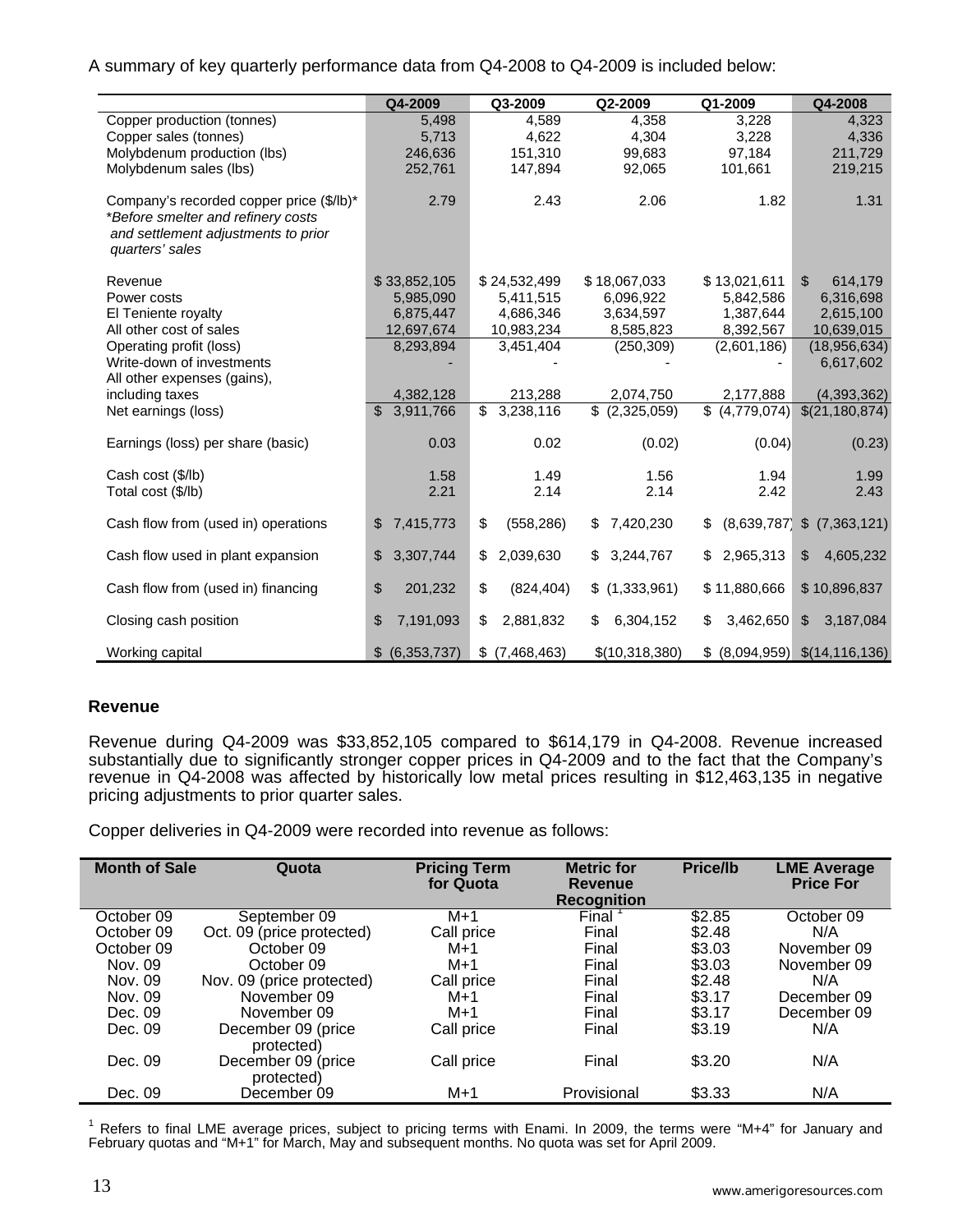As can be seen from the preceding table, almost all of the copper delivered by MVC to December 31, 2009 was subject to final pricing terms as of that date, substantially reducing the Company's exposure to final positive or negative copper pricing settlement adjustments in 2010. The only deliveries not subject to final pricing in 2009 was the portion of the December quota that was not subject to minimum/maximum prices, and which was subsequently priced at the January 2010 average LME price of \$3.35/lb.

# **Production Costs**

|                                            | Q4-2009 |            | Q4-2008 |            |
|--------------------------------------------|---------|------------|---------|------------|
| Production costs                           |         |            |         |            |
| Power costs                                | \$      | 5,985,090  |         | 6,316,698  |
| Steel costs                                |         | 2,674,509  |         | 2,289,859  |
| Other production costs                     |         | 8,099,623  |         | 5,897,373  |
|                                            |         | 16,759,222 |         | 14,503,930 |
| El Teniente royalty                        |         | 6,875,447  |         | 2,615,100  |
| Depreciation and amortization              |         | 606,842    |         | 1,495,679  |
| Administration                             |         | 831,695    |         | 609,343    |
| Transportation                             |         | 377,770    |         | 262,984    |
| Asset retirement obligation accretion cost |         | 107,235    |         | 83,777     |
|                                            |         | 25,558,211 |         | 19,570,813 |

Production costs were \$16,759,222 compared to \$14,503,930 in Q4-2008, an increase of 16% between the two periods mostly attributed to substantially higher production levels in Q4-2009.

The El Teniente royalty was \$6,875,447, higher than the royalty of \$2,615,100 in Q4-2008, the result of higher copper prices and higher production.

Depreciation and amortization cost was \$606,842 compared to \$1,495,679 in Q4-2008, due to year-end adjustments to reverse amortization charges that had been booked for assets not yet ready for use at December 31, 2009.

Administration expenses were \$831,695 compared to \$609,343 in Q4-2008, due to certain severance payments at MVC and bonuses to MVC management.

Transportation costs were \$377,770, compared to \$262,984 in Q4-2008 due to higher deliveries in Q4- 2009, and asset retirement accretion costs were \$107,235 compared to \$83,777 in Q4-2008.

## **Cash Cost and Total Cost**

Cash cost in Q4-2009 was \$1.58/lb compared to \$1.99/lb in Q4-2008:

|                    | Q4-2009 | Q4-2008 |
|--------------------|---------|---------|
| Power costs        | 0.49    | 0.66    |
| Steel costs        | 0.22    | 0.24    |
| Other costs        | 0.67    | 0.62    |
| By-product credits | (0.13)  | 0.10    |
| Smelter & refinery | 0.23    | 0.28    |
| Administration     | 0.07    | 0.06    |
| Transportation     | 0.03    | 0.03    |
| <b>Cash Cost</b>   | \$1.58  | \$1.99  |

The decrease in cash cost resulted mainly from a decrease in power costs of \$0.17/lb and the \$0.13/lb in molybdenum by-product credits in Q4-2009, compared to a \$0.10/lb by-product debit or "cost" in Q4- 2008, caused by negative settlement adjustments recorded in that period.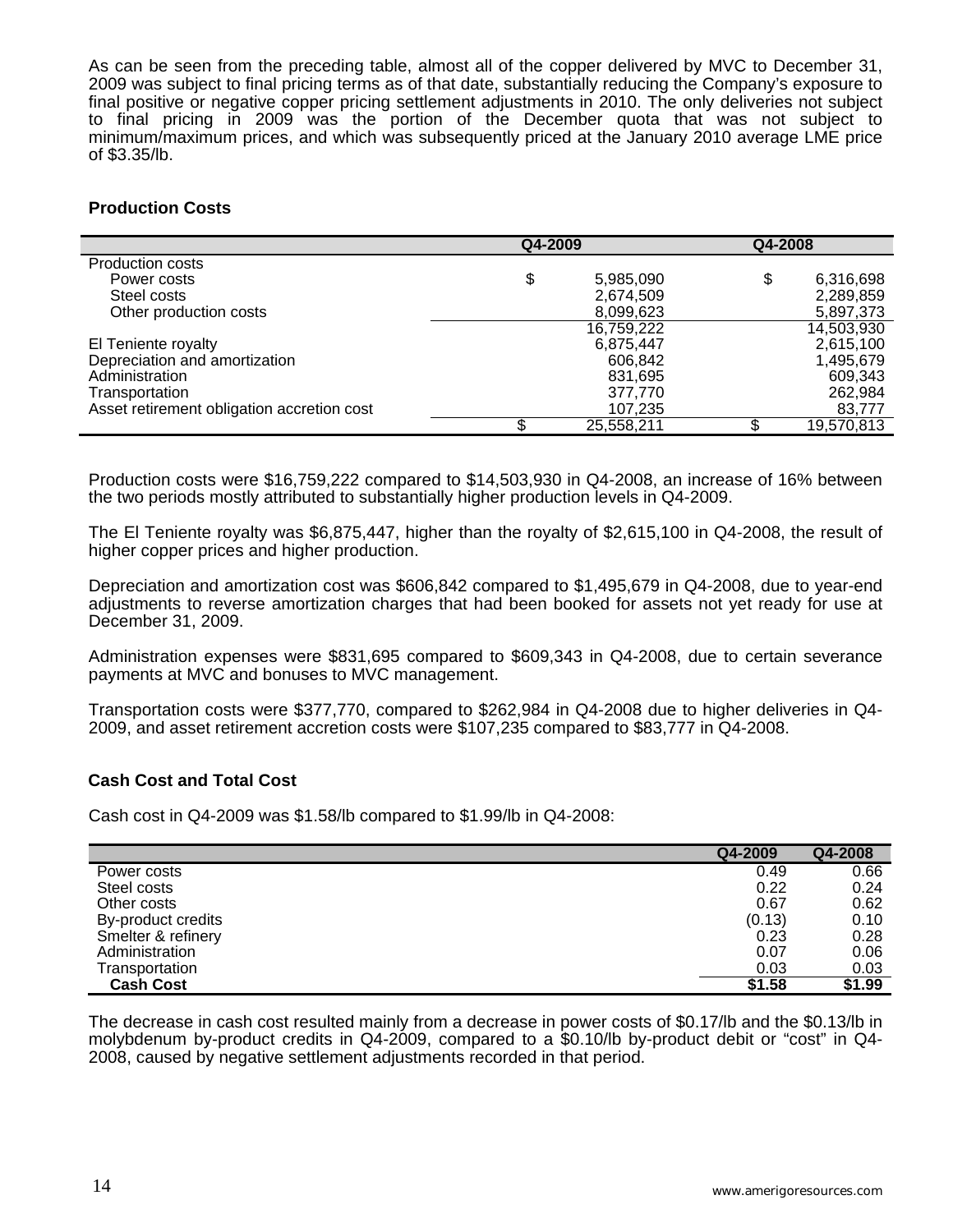The Company's total cost was \$2.21/lb compared to \$2.43/lb in Q4-2008:

|                           | Q4-2009 | Q4-2008 |
|---------------------------|---------|---------|
| Cash cost                 | 1.58    | 1.99    |
| El Teniente royalty       | 0.57    | 0.27    |
| Amortization/depreciation | 0.06    | 0.17    |
| <b>Total Cost</b>         | \$2.21  | \$2.43  |

El Teniente royalty cost increased sharply to \$0.57/lb from \$0.27/lb in Q4-2008 due to higher average copper prices and production, partially offsetting lower cash cost in the period. Amortization and depreciation costs were lower in Q4-2009 as they included year-end adjustments to MVC's amortization costs.

# **Other**

Costs not related to MVC's production operations are identified as "Other Expenses" and were \$1,517,513 compared to \$783,419 in Q4-2008. The most significant expenses in Q4-2009 were salaries, management and professional fees of \$651,928 (Q4-2008: \$272,088), interest expense of \$615,444 (Q4-2008 \$210,302) and office and general expenses of \$154,750 (Q4-2008: \$182,755). Interest expense increased for debt service in Chile. Salaries, management and professional fees increased due to the accrual of bonuses to officers of the Company.

Non-operating items include a foreign exchange expense of \$381,396 (Q4-2008: gain of \$1,028,620), interest income of \$26,788 (Q4-2008: \$60,379), other income of \$62,363 (Q4-2008: \$39,961) and other expenses of \$997,170 (\$nil in Q4-2008). Other expenses were incurred in connection with a contracting project undertaken by MVC to remove certain tailings for El Teniente. This project resulted in benefits to the Company in the form of fees (included in other income), copper recoveries (included in revenue) and the potential for participating in other future projects with El Teniente. The Company also recorded a write-down of investments of \$6,617,602 and an equity investment loss of \$6,006 in Q4-2008.

The Company recorded income tax expense of \$1,379,531 in Q4-2009 compared to income tax recoveries of \$4,223,538 in Q4-2008. The tax expense includes increases to the Company's future income tax which do not represent income tax due in Chile on a current basis.

# *C O M P A R A T I V E P E R I O D S*

The following tables provide highlights of the Company's quarterly results for the past eight quarters.

|                                                | QE Dec. 31, 2009              | QE Sept. 30, 2009  | <b>QE June 30, 2009</b> | <b>QE March 31, 2009</b> |
|------------------------------------------------|-------------------------------|--------------------|-------------------------|--------------------------|
| Total revenue                                  | \$33,852,105                  | \$24,532,499       | \$18,067,033            | \$13,021,611             |
| Net earnings (loss)                            | 3,911,766                     | 3,238,116          | (2,325,059)             | (4,779,074)              |
| Earnings (loss) per<br>share                   | 0.0293                        | 0.0245             | (0.0176)                | (0.0421)                 |
| <b>Diluted</b><br>earnings                     |                               |                    |                         |                          |
| (loss) per share                               | 0.0258                        | 0.0211             | (0.0174)                | (0.0421)                 |
|                                                |                               |                    |                         |                          |
|                                                | QE Dec. 31, 2008              | QE Sept. 30, 2008  | <b>QE June 30, 2008</b> | <b>QE March 31, 2008</b> |
| Total revenue                                  | $$614,179$ <sup>3</sup>       | \$29,915,602       | \$31,164,236            | \$35,933,465             |
|                                                |                               |                    |                         |                          |
| Net earnngs (loss)                             | $(21, 180, 874)$ <sup>1</sup> | $(10, 407, 427)^2$ | 6,218,444               | 6,383,012                |
| Earnings<br>(loss)<br>per                      |                               |                    |                         |                          |
| share                                          | (0.2268)                      | (0.1124)           | 0.0660                  | 0.0677                   |
| <b>Diluted</b><br>earnings<br>(loss) per share | (0.2268)                      | (0.1124)           | 0.0660                  | 0.0668                   |

<sup>1</sup> Includes a write-down of investments of  $$6,617,602$ <br> $^2$  leakides a write down of investments of  $$42,227,744$ 

 $\frac{2}{3}$  Includes a write-down of investments of \$12,237,741

After \$12,463,135 in negative copper and molybdenum pricing adjustments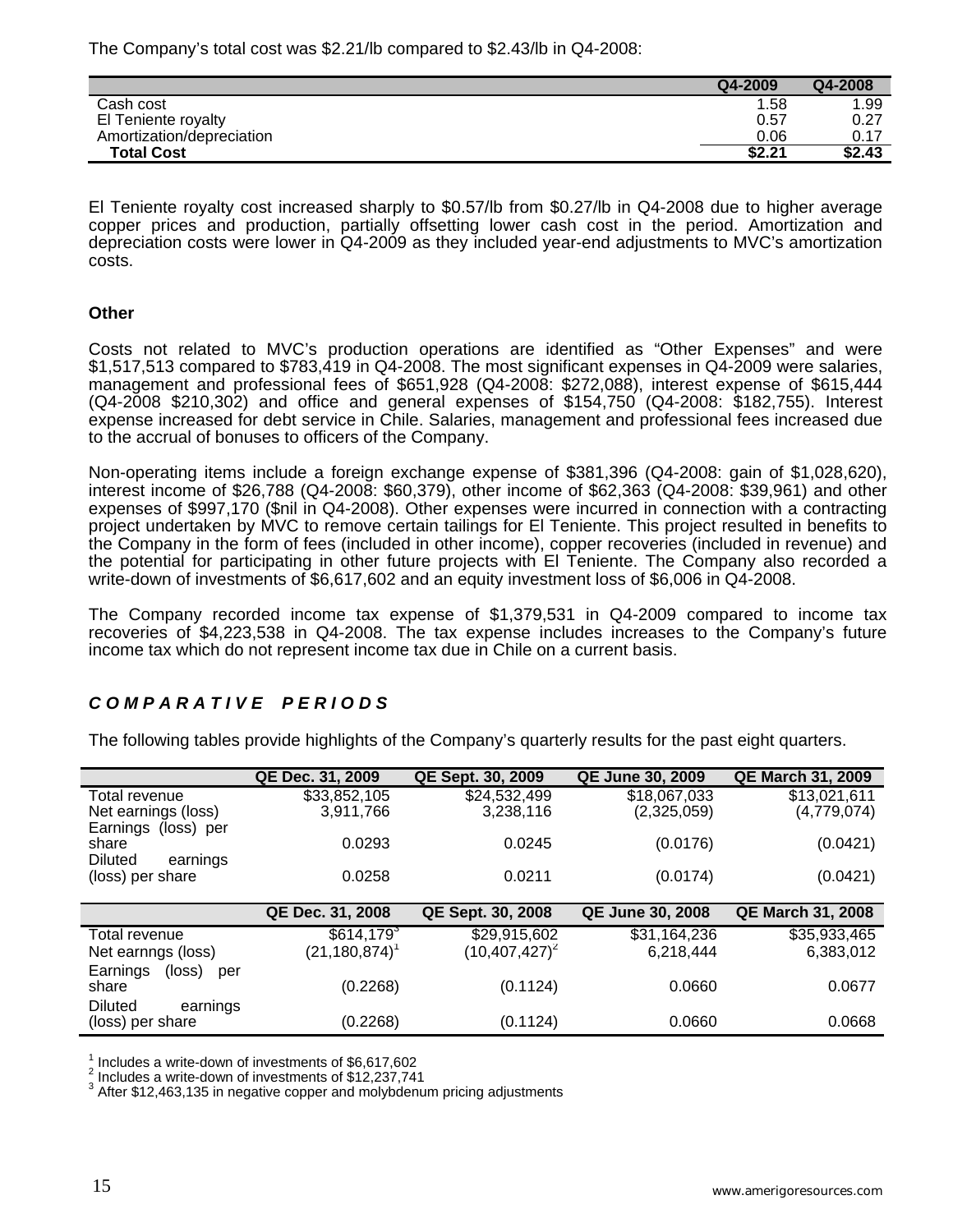The variance in revenue in the past eight quarters shows the Company's sensitivity to copper and molybdenum prices. This is most evident in Q4-2008 when copper hit low prices, resulting in \$12,163,135 in negative pricing adjustments to prior quarter sales. In 2009, revenue increased on a quarterly basis as copper prices recovered. Revenue in 2009 was also affected by the consistent increase in copper production throughout the year. Net loss in Q3-2008 and Q4-2008 was affected by investment write-downs of \$12,237,741 and \$6,617,602, respectively.

# *L I Q U I D I T Y and C A P I T A L R E S O U R C E S*

## **Cash Flow from Operations**

The Company generated cash of \$5,637,930 (5¢ per share) from operations, compared to \$10,609,319 (12¢ per share) in fiscal 2008, mainly due to an increase of \$7,642,947 in accounts receivable in 2009 from strong copper sales and copper prices and a reduction of \$4,592,271 in accounts payable as MVC normalized credit terms with its suppliers, but offset by an increase of \$6,198,816 in royalties payable to El Teniente.

Excluding the effect of changes in working capital accounts, the Company generated cash of \$11,554,482 compared to \$3,387,356 in 2008.

## **Cash Flow from Financing Activities**

Cash generated from financing activities was \$9,923,533 compared to net cash provided by financing activities of \$3,011,724 in 2008.

In 2009, the Company completed a non-brokered private placement of 37,500,000 units at a price of Cdn\$0.28 per unit for gross proceeds of \$8,441,696 (Cdn\$10,500,000). Each unit consisted of one common share and one share purchase warrant. Each warrant entitled the holder to purchase one additional share of the Company at a price of Cdn\$0.33 per share until February 15, 2010, and thereafter at a price of Cdn\$0.40 per share until February 14, 2011. These warrants were valued by the Company at \$1,266,142. The Company also issued a further 1,244,400 units, valued at \$280,104, as finders' fees in respect of a portion of the private placement which was included in total share issuance costs of \$318,476. The warrants issued as finders' fees were valued by the Company at \$42,016.

In Q1-2009 the Company completed negotiations with Enami for repayment terms on the \$11,123,735 in negative settlement adjustments to copper sales that resulted from the sharp decline in copper prices in Q4-2008. This amount was converted into a loan which is being paid in monthly installments of \$325,000 plus interest during the period from May 2009 to March 2010, and \$629,052 plus interest during the period from April 2010 to March 2011.

In 2009 the Company received an additional amount for the equivalent of \$1,668,409 from a Chilean bank loan.

## **Cash Flow used in Investing Activities**

Payments for capital expenditures were \$11,557,454, substantially lower than the \$23,133,008 in 2008. Capital expenditures were \$10,784,059 (2008: \$23,001,945). The most significant capital expenditures in 2009 were made in connection with equipment and installations to increase MVC's processing capacity of old tailings to 30,000TPD, old tailings classification and old tailings recirculation. The Company's 2009 capital expenditures budget originally had anticipated an expansion to the old tailings processing facilities to 25,000TPD but management decided to undertake additional capital projects to further increase processing capacity in order to take advantage of stronger copper prices,.

The power plant's cost of \$24 million or approximately \$1,000,000/megawatt of installed capacity is less than that of other similar power projects in Chile either currently under construction or in the planning process. MVC continues all necessary work to integrate the power plant into the Chilean central interconnected grid.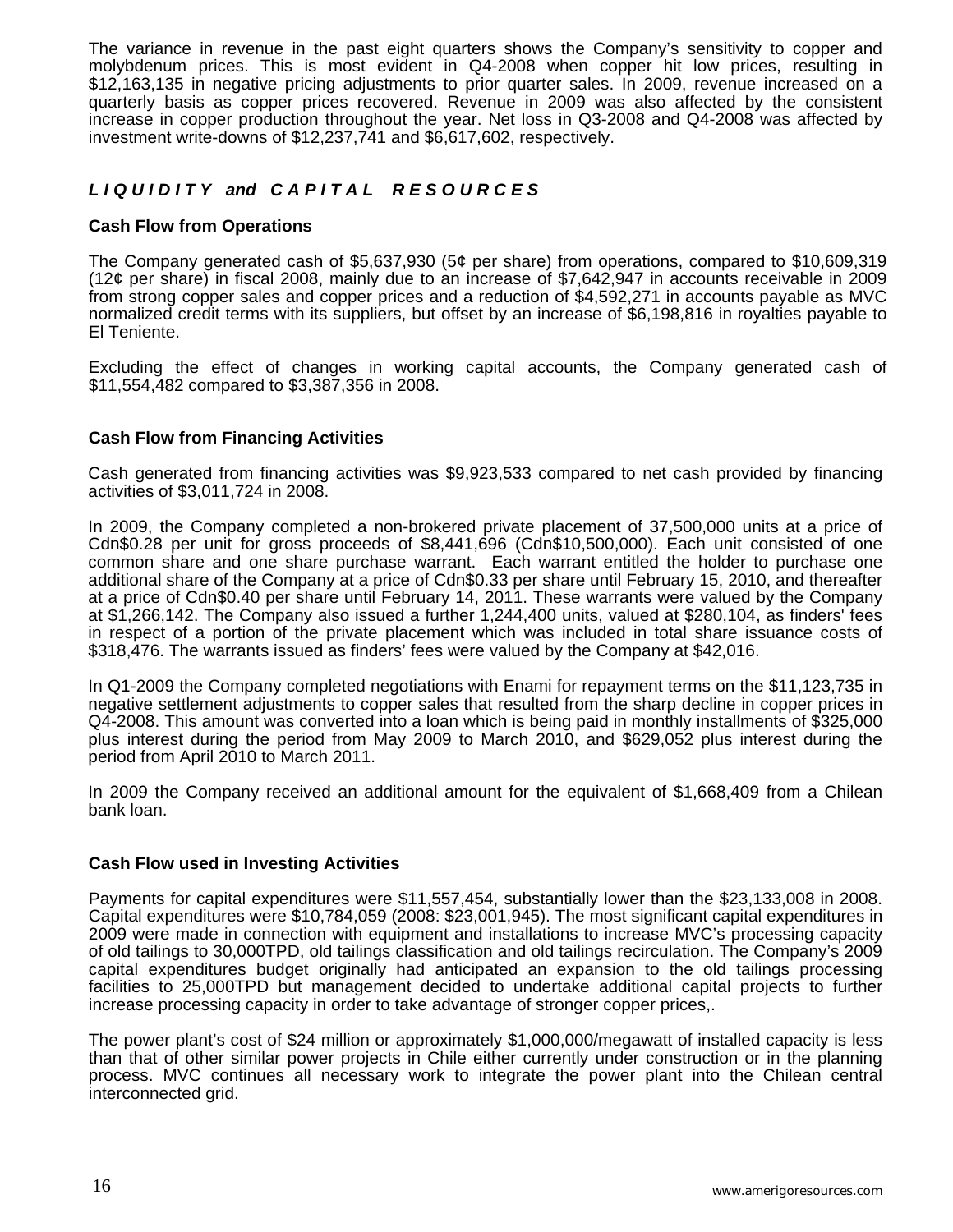## **Liquidity and Financial Position**

The Company's cash and cash equivalents at December 31, 2009 were \$7,191,093, compared to \$3,187,084 at December 31, 2008. The Company had a working capital deficiency of \$6,353,737 at December 31, 2009 compared to a working capital deficiency of \$14,116,136 at December 31, 2008.

The Company's cash and working capital were severely affected by the sharp decline in copper and molybdenum prices that took place in Q4-2008. Depressed metal prices subjected the Company to negative pricing adjustments in sales which had been provisionally priced at substantially higher prices, resulting in significantly reduced revenue and cash inflows. .

With stronger copper prices, higher copper production levels and lower production costs, the Company generated positive operating cash flows in 2009 and as of the date of this MD&A, has returned to positive working capital after receiving proceeds of Cdn\$12,013,452 for the exercise of all warrants outstanding.

In order to ensure adequate levels of operating cash flow to service current trade and bank debt, in 2009 MVC entered into two price-protection transactions under its sales contract with Enami to obtain guaranteed minimum/maximum prices for a portion of its copper production, making use of a zero cost minimum/maximum price structure.

Under the first price-protection transaction, MVC had the right to receive a minimum price of \$2.00/lb for 800 tonnes per month of copper production, for the June to November 2009 quotas (quotas were subject to M+1 pricing), representing approximately 50% of MVC's forecast copper production over that period. In return for the guaranteed minimum price, the Company received a maximum price of \$2.48/lb on this production. As a result, if the LME monthly average copper price traded between \$2.00 and \$2.48/lb, MVC received the LME Price on this copper production.

Under the second price-protection transaction, MVC has the right to receive a minimum price of \$2.60/lb for 800 tonnes per month of copper production, for quotas from December 2009 to May 2010 (the priceprotected portion of the December 2009 quota was subject to M+1 pricing, the price-protected portions of the January to May 2010 quotas are subject to M+4 pricing), representing approximately 45% of MVC's forecast copper production over that period. In return for the guaranteed minimum price, the Company agreed to a maximum price of \$3.20/lb on this production. As a result, if the LME monthly average copper price trades between \$2.60 and \$3.20/lb, MVC will receive the LME Price for this copper production.

Given that these transactions are modifications to MVC's sales agreement with Enami and the sales covered by them are in the normal course of MVC's business, the Company has determined that these transactions are not derivatives for accounting purposes. The Company has applied the provisions of CICA Handbook Section 3855 in respect of contracts entered into and held for the purpose of delivery of a non-financial item in accordance with the Company's expected sale requirements, considering that the agreement has a price based on a variable that is closely related to the asset being sold. Accordingly the portion of the Company's sales to Enami under the first transaction was priced at the LME price where the LME Price traded between \$2.00 and \$2.48/lb and at \$2.48/lb in instances where the LME Price exceeded \$2.48/lb. In the case of the second transaction, sales to Enami are priced at the LME price where the LME Price trades between \$2.60 and \$3.20/lb and at \$3.20/lb where the LME Price exceeds \$3.20/lb.

Enami provided MVC with a loan to cover payments for negative settlement adjustments to copper sales that resulted from the sharp decline in copper prices in Q4-2008. As at December 31, 2009 the principal amount of this loan was \$8,523,632, and monthly payments were set at \$325,000 plus interest during the period from May 2009 to March 2010, and \$629,052 plus interest during the period from April 2010 to March 2011.

In addition to the facilities described above, Enami provided MVC with copper price sustainability loans in the amount of \$683,961, which were fully repaid in June 2009.

MVC agreed to provide to Enami certain machinery and equipment as collateral for the loan and the price protection transactions. MVC has also agreed to potentially provide to Enami additional collateral in the event of increases in the copper price.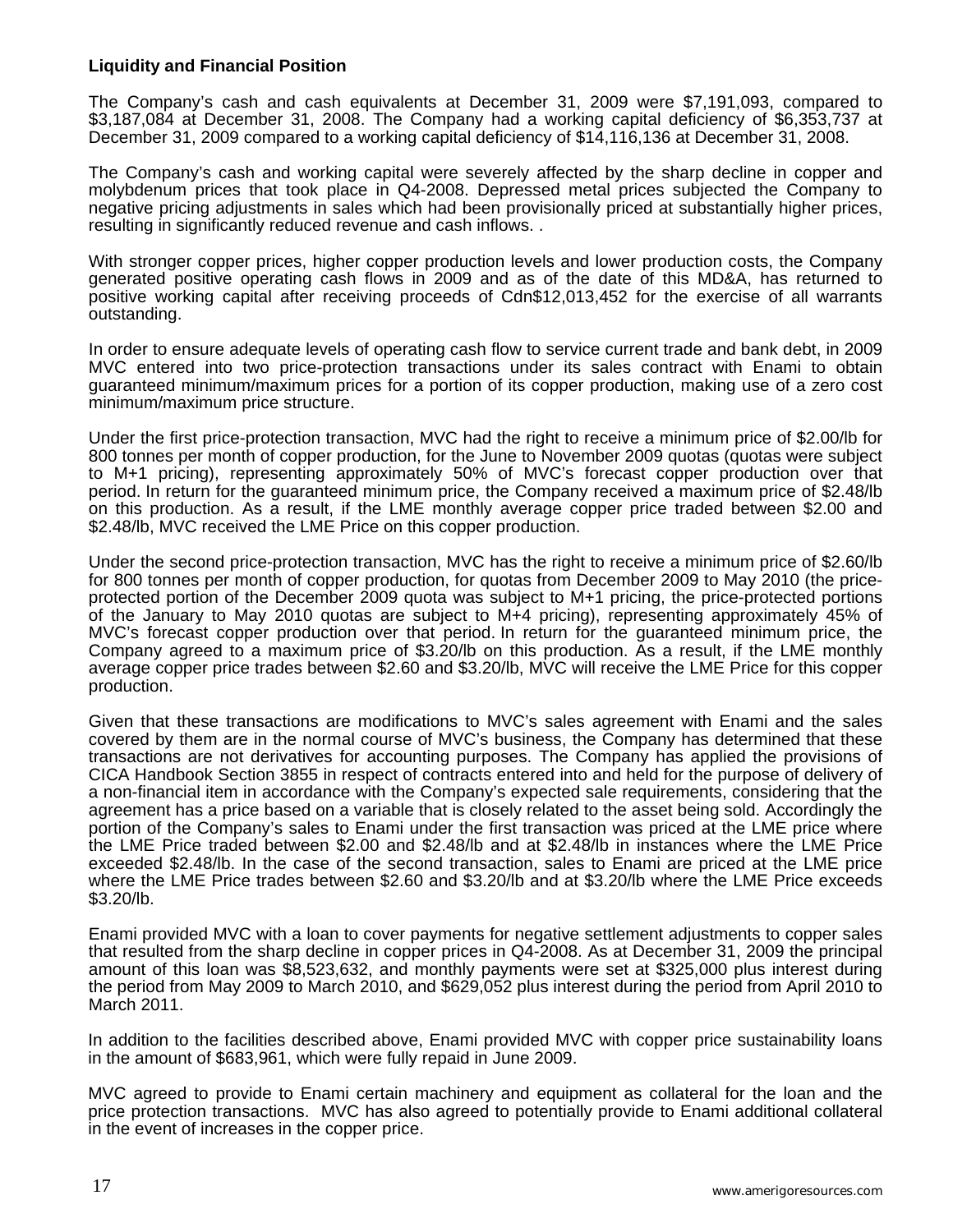MVC also obtained a loan from Codelco-El Teniente for the equivalent of \$5,376,216, in respect of the deferral of 70% of the royalty invoices to MVC for the months of November 2008 to April 2009. The amount outstanding on this loan at December 31, 2009 was the equivalent of \$3,889,903. MVC is making monthly installment payments to Codelco of approximately \$486,238 during the period from July 2009 to August 2010, except in cases where the average monthly copper price falls below \$1.50/lb or increases to more than \$3/lb for three consecutive months, in which case the monthly installments will be adjusted to be approximately \$364,678 or \$729,357 respectively. The total El Teniente royalty payable amounts shown in the Balance Sheet at December 31, 2009 include the loan and the current royalties due to El Teniente in the normal course of business.

MVC and Molymet agreed that negative molybdenum pricing adjustments would be settled against physical deliveries of molybdenum in 2009. Amounts due to Molymet were fully repaid in July 2009.

Finally, MVC has two bank loans in Chile, the first being denominated in Unidades de Fomento ("UF"), a Chilean indexed monetary unit, and the second one in Chilean pesos, for the equivalent of \$12,726,964 at December 31, 2009. A \$7,015,635 loan was structured as a medium term loan on October 20, 2009. This loan is repayable in eight equal quarterly installments of UF20,950.035 each starting on January 20, 2010. The second loan of \$5,711,329 has had several review dates, the current one being March 28, 2010. It is customary in Chile to have short term renewal dates for loans and for loans to be rolled over as long as they remain in good standing. In February 2010, the Company requested a one-month extension on this second loan to evaluate the bank's proposal for structuring this loan into a long-term loan or the repayment of the loan.

At December 31, 2009, the Company was not subject to debt covenants except for covenants that MVC has to meet at December 31 and June 30 of each year in connection with the medium-term bank loan referred to above. As at December 31, 2009, MVC was in complete compliance with these covenants.

Subsequent to December 31, 2009, the Company received proceeds of Cdn\$12,013,452 on the exercise of 36,404,400 warrants and now has a positive working capital position.

In addition to the steps outlined above, the Company has also reduced capital and discretionary expenditures and suspended dividend distributions for the foreseeable future.

As a result of the improvements in cash flows, and other actions outlined above, management believes the Company will be able to meet its obligations as they come due for at least the next 12 months.

The Company operates in a cyclical industry where levels of cash flow have historically been correlated to market prices for commodities. Despite these short-term liquidity challenges, MVC remains a valuable long-life asset. El Teniente, the source of MVC's feed material, is the world's largest underground copper mine with remaining ore reserves expected to last decades. MVC's current contract with El Teniente runs to 2021, has been renewed twice in the past and is expected to be renewed again before its current expiry date.

The Company's long-term liabilities (Long Term Enami Loan, Long Term El Teniente Royalty Payable, Other Payables, Asset Retirement Obligations and Future Income Tax Liabilities) at December 31, 2009 were \$21,547,373, compared to \$16,981,669 on December 31, 2008. The increase in long-term liabilities is due largely to an increase in the Company's future income tax liabilities and the reclassification of bank debt of \$3,450,996 as long-term debt.

#### **Investments**

The Company holds a total of 10,788,280 shares in Candente, an issuer listed on the Toronto, Lima and Frankfurt Stock Exchanges. The aggregate cost of this investment was \$15,861,986. At December 31, 2008 Candente's closing share price was Cdn\$0.16 per share, and the market value of the Company's approximately 13% investment was \$1,412,488. Management determined that the decline in market value of this investment as of that date met the characteristics of an "other than temporary impairment", and a reduction of \$14,449,498 to its fair value was recorded in 2008 earnings. At December 31, 2009, Candente's closing share price was Cdn\$0.59 and the fair value of the Company's investment was \$6,067,199. As a result, the Company recorded other comprehensive income of \$4,654,711 for the fair value appreciation of this investment during the year.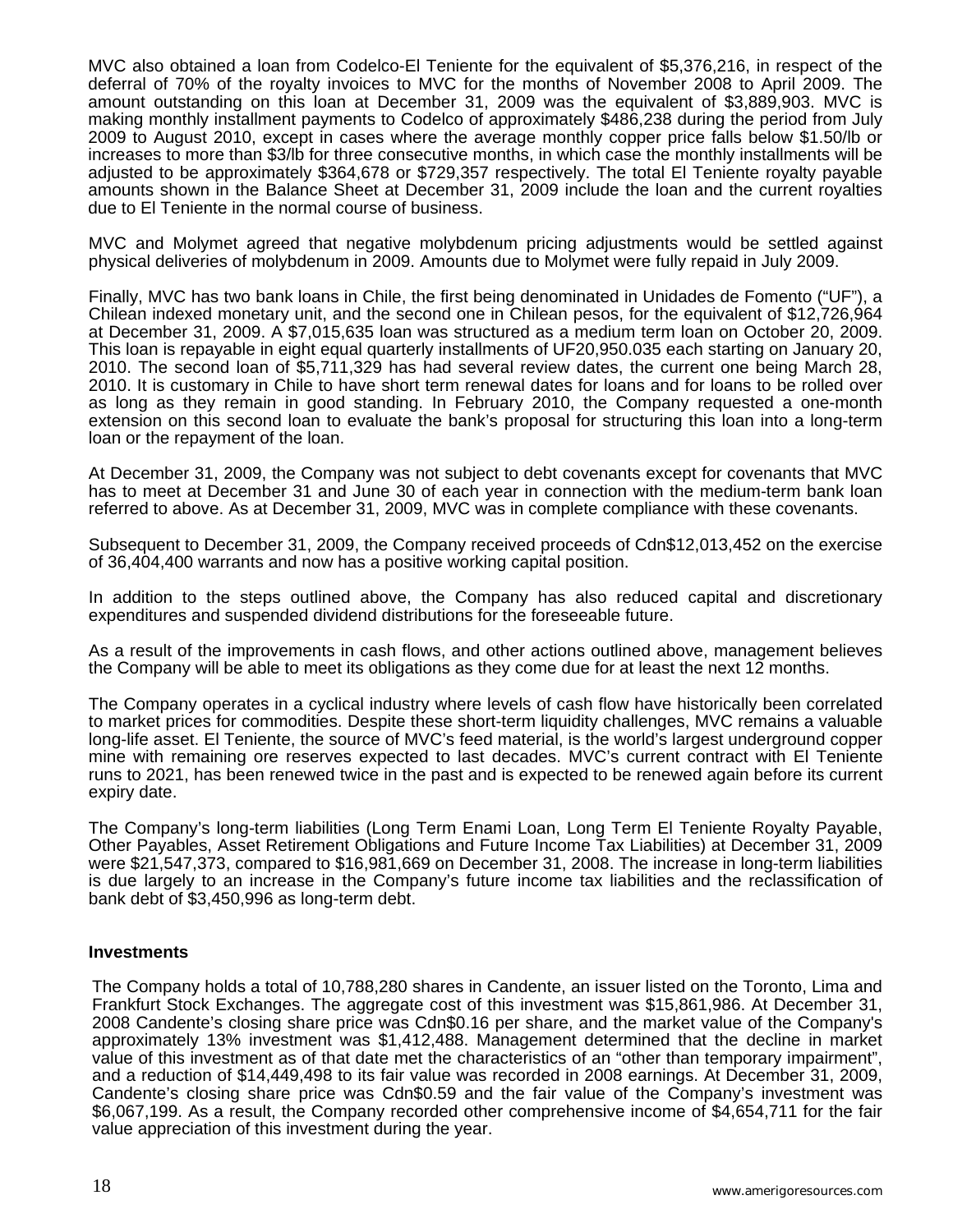The Company also holds a total of 8,015,000 shares in Los Andes, an issuer listed on the TSX Venture Exchange. The aggregate cost of this investment was \$3,946,908. At December 31, 2008 Los Andes's closing share price was Cdn\$0.055 per share, and the market value of the Company's approximately 4% investment was \$360,727. Management determined that the decline in market value of this investment as of that date met the characteristics of an "other than temporary impairment" and a reduction of \$3,586,181 to its fair value was recorded in 2008 earnings. At December 31, 2009 Los Andes's closing share price was Cdn\$0.09 and the fair value of the Company's investment was \$687,591. As a result, the Company recorded other comprehensive income of \$326,864 for the fair value appreciation of this investment during the year.

In 2009 the Company recorded an unrealized tax expense associated with the fair value appreciation of these investments of \$1,303,130 as a reduction to Accumulated Other Comprehensive Income in the Company's Balance Sheet.

|                                                            | <b>Total</b> | Less than 1 year         | 1 to 3 years | 4 to 5<br>vears | More than 5 years |
|------------------------------------------------------------|--------------|--------------------------|--------------|-----------------|-------------------|
| Accounts<br>payable<br>and<br>accrued<br>liabilities       | 9,999,369    | 9,999,369                |              |                 |                   |
| Enami<br>loans                                             | 8,523,632    | 6,636,468                | 1,887,164    | ۰               |                   |
| ET<br>royalties                                            | 11,474,509   | 11,474,509               | ۰            | ٠               |                   |
| <b>Bank</b><br>loans                                       | 12,726,964   | 9,275,968                | 3,450,996    | $\blacksquare$  |                   |
| $\overline{10}$<br>Due<br>non-<br>controlling<br>interests | 65,741       | 65,741                   |              |                 |                   |
| Other<br>payables                                          | 1,434,383    |                          |              |                 | 1,434,383         |
| Asset<br>retirement<br>obligations <sup>1</sup>            | 12,344,146   | $\overline{\phantom{0}}$ |              |                 | 12,344,146        |
| Minimum<br>power<br>2<br>payments                          | 11,220,000   | 2,040,000                | 4,080,000    | 3,060,000       | 2,040,000         |
| of<br>Lease<br>office<br>premises                          | 140,186      | 140,186                  |              |                 |                   |
| Total<br>contractual<br>obligations                        | 67,928,930   | 39,632,241               | 9,418,160    | 3,060,000       | 15,818,529        |

# *S U M M A R Y OF O B L I G A T I O N S*

 $1$  The disclosed value of the asset retirement obligation is based on estimates from a 2007 study of what it would cost in 2021 to remove assets and restore the site where MVC's operations are conducted and included a market risk premium of 8%. This liability is being accreted systematically over time until a \$12,344,146 value is reached in 2021. At December 31, 2009, the asset retirement obligation is estimated at \$5,480,949.

 $2$  MVC entered into an agreement with its current power provider in order to guarantee power supply to MVC from Chile's central power grid beyond the supply expected to be generated by MVC's own power plant. The agreement extends from January 1, 2009 to December 31, 2017 and establishes minimum stand-by charges based on peak hour power supply calculations, currently estimated to be approximately \$170,000 per month for the period January 1, 2009 to December 31, 2012, and \$85,000 per month for the period January 1, 2013 to December 31, 2017.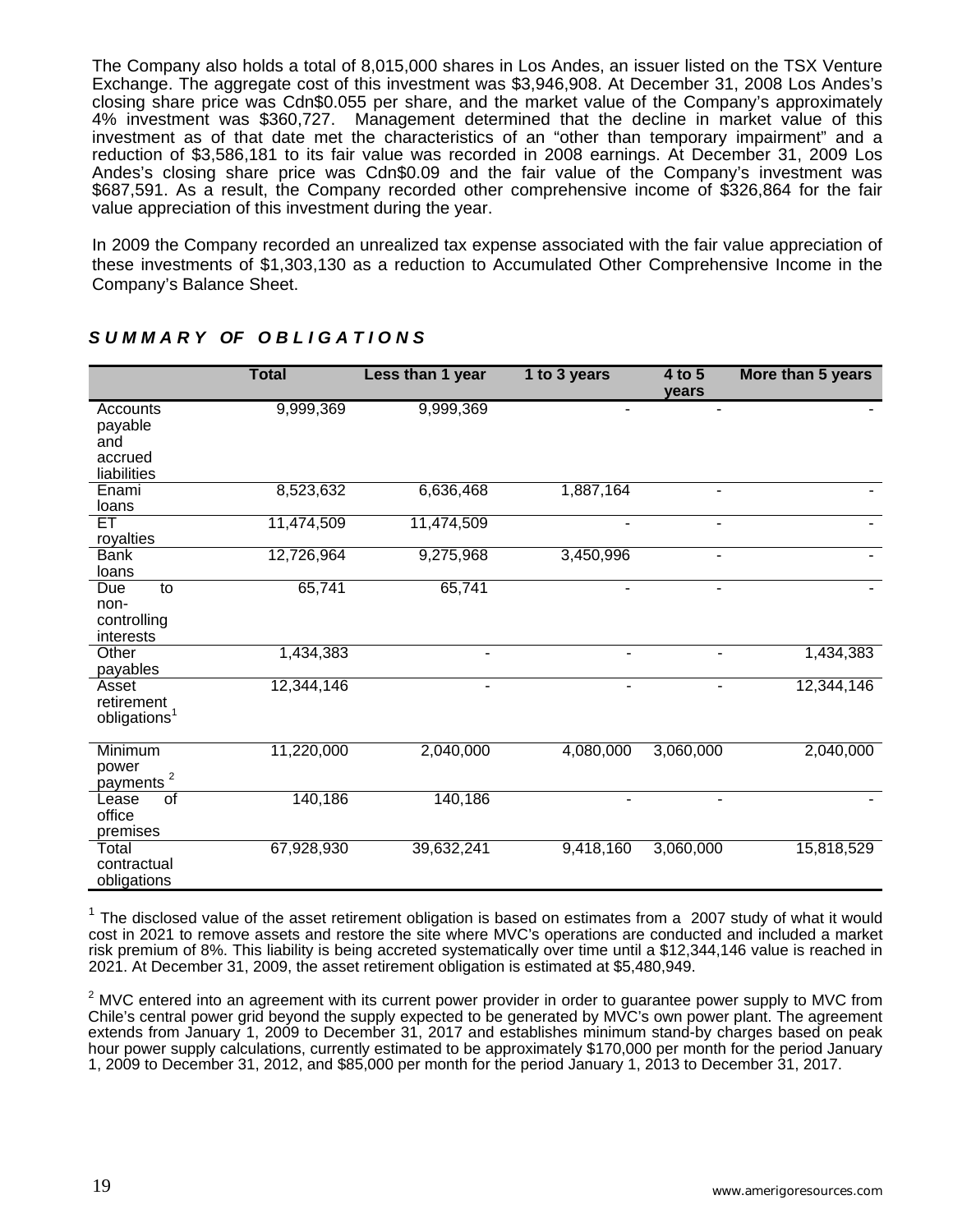# *O U T L O O K*

Management believes that the change to the mining plan for the processing of old tailings will continue to positively impact production levels in 2010 and beyond. The portion of total production from old tailings increased to 40% of total copper production in Q4-2009.

If production increases as expected, unit costs are expected to continue to trend downwards, all other variables remaining unchanged.

Financial performance will continue to be positively affected if metal prices continue to increase. Unit costs will also be favourably affected by increased molybdenum prices and improved production levels, which will result in higher molybdenum credits.

Power costs per kWh at MVC in 2010 are expected to be comparable to 2009 levels.

Given the positive production trends and the expected continued reduction in cash and total costs, at prevailing copper and molybdenum prices the Company expects to continue to generate operating profits and positive cash flows from operations, excluding the effect of changes in non-cash working capital accounts.

Capital expenditures in 2010 are expected to be approximately \$9,300,000.

These are forward-looking estimates and subject to the cautionary notes regarding risks associated with forward looking statements presented at the end of this MD&A.

# *S U B S E QU E N T E V E N T S*

Subsequent to December 31, 2009:

- a. The Company received proceeds of Cdn\$12,013,452 on the exercise of 36,404,400 warrants.
- b. On February 27, 2010, a bank loan's review date was extended to March 28, 2010 at MVC's request, in order for MVC to evaluate the bank's proposal with respect to structuring the loan on a long-term basis or repayment of the loan.
- c. The Company is in the process of assessing the full impact on MVC of an earthquake measuring 8.8 degrees on the Richter scale that struck Chile on February 27, 2010. Based on preliminary information and assessments received from MVC to date, there have been no reported injuries to MVC employees and family members. MVC has reported that tailings flow to its operations was interrupted and the plant shut down because of a power outage caused by the earthquake. MVC has also advised that although a complete review of the effect of the earthquake will only be possible once tailings flow is resumed, visual inspection indicates that there is no apparent material damage to MVC's operations.

# *O T H E R M D & A R E Q U I R E M E N T S*

#### *Transactions with Related Parties*

a) Non-controlling interests

Amerigo holds its interest in MVC through its subsidiary Amerigo International Holdings Corp. ("Amerigo International"). Amerigo International is controlled by Amerigo and is a wholly-owned subsidiary, except for certain outstanding Class A shares which are shown on Amerigo's balance sheet as Minority Interest at their book value of \$1,000. The Class A shares are owned indirectly by two directors and an associate of one of the directors of Amerigo.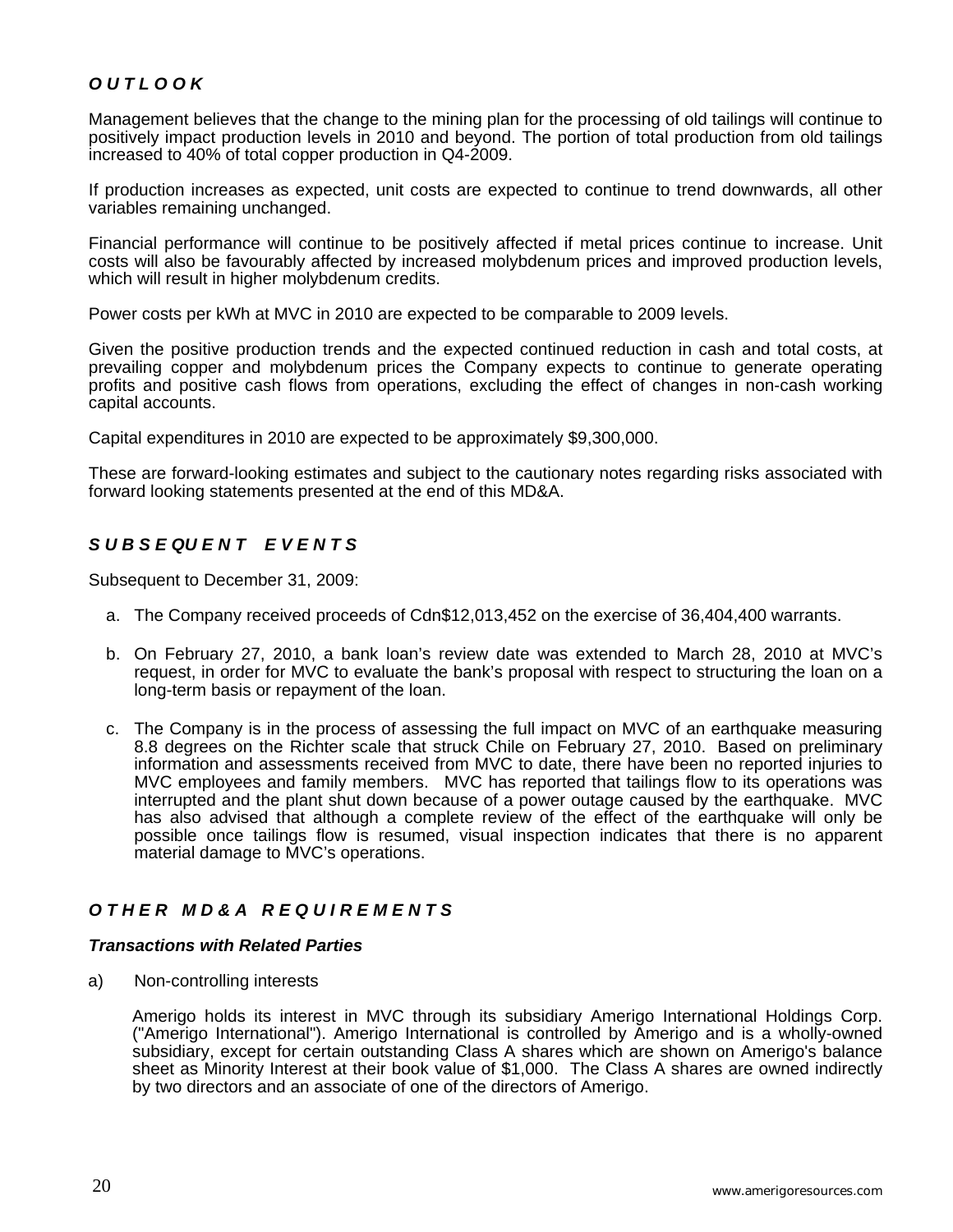The holders of the Class A shares are not entitled to any dividend or to other participation in the profits of Amerigo International, except for a royalty dividend calculated as follows:

• \$0.01 for each pound of copper equivalent produced by MVC or any successor entity to MVC if the price of copper is under \$0.80, or

• \$0.015 for each pound of copper equivalent produced by MVC or any successor entity to MVC if the price of copper is \$0.80 or more.

During the year ended December 31, 2009, royalty dividends totaling \$625,368 were paid or accrued to the Amerigo International Class A shareholders on the basis described above (2008: \$623,588). Royalty dividends are shown as Non-Controlling Interests in the Consolidated Statement of Operations. At December 31, 2009, \$65,741 of this amount remained outstanding (December 31, 2008: \$49,670).

b) Remuneration to officers

During the year ended December 31, 2009 the Company paid or accrued \$922,616 in fees to companies associated with certain directors and officers of Amerigo (2008: \$635,597). Included in these fees are accrued bonuses of \$309,790 to senior management (2008: \$nil). In the same period, Amerigo paid or accrued \$93,230 in directors' fees to independent directors (2008: \$96,468). Directors' fees and remuneration to officers are categorized as Salaries, Management and Professional Fees in Amerigo's consolidated financial statements. At December 31, 2009, an aggregate amount of \$321,808 was due to directors and officers for bonuses payable, directors' fees and reimbursement of expenses (December 31, 2008: \$17,244). These transactions were in the ordinary course of business and measured at the exchange amounts agreed to by the parties.

In the year ended December 31, 2009 a total of 2,200,000 options were granted to directors and officers of the Company.

- c) As of December 31, 2009 one of Amerigo's officers acted as an officer and another as a director of Nikos Explorations Ltd., a company over which Amerigo exercises significant influence.
- d) As of December 31, 2009 one of Amerigo's directors acted as a director and one of Amerigo's officers acted as an officer of Candente Copper Corp., a company in which Amerigo holds an investment.
- e) As of December 31, 2009 two of Amerigo's officers acted as officers and one of Amerigo's directors acted as a director of Los Andes Copper Ltd., a company in which Amerigo holds an investment.

## *Contingencies*

In Q3-2007, the Chilean Internal Revenue Service ("SII") issued a tax assessment to MVC challenging the tax losses reported by MVC for the fiscal years 1999 to 2004. The tax assessment claims that some of these losses could be denied and MVC could face a tax liability of approximately \$1.15 million. Although the Company believes there is no merit to this assessment, the final outcome of this matter cannot be predicted with certainty. The Company retained legal counsel to prepare a response to SII in accordance with Chilean law and is awaiting SII's determination on this matter. Management believes that if the SII claim is ultimately upheld, the Company will have a claim for full indemnification from the sellers of MVC pursuant to the terms of the MVC purchase and sale agreement for losses incurred prior to the MVC purchase date of July 2003.

In the fourth quarter of 2007, SII issued a tax assessment to MVC for adjustments, penalties and interest of approximately \$135,000, derived from MVC's alleged failure to remit provisional monthly payments towards a Chilean mining royalty tax in 2006. When the mining royalty tax was instituted in Chile, MVC obtained a legal opinion stating that the tax did not apply to MVC's operations, as MVC does not exploit under the definition of the Chilean Income Tax Law. Even if the mining royalty tax applied to MVC, there would have been no tax payable in 2006 as MVC's production levels that year fell below the threshold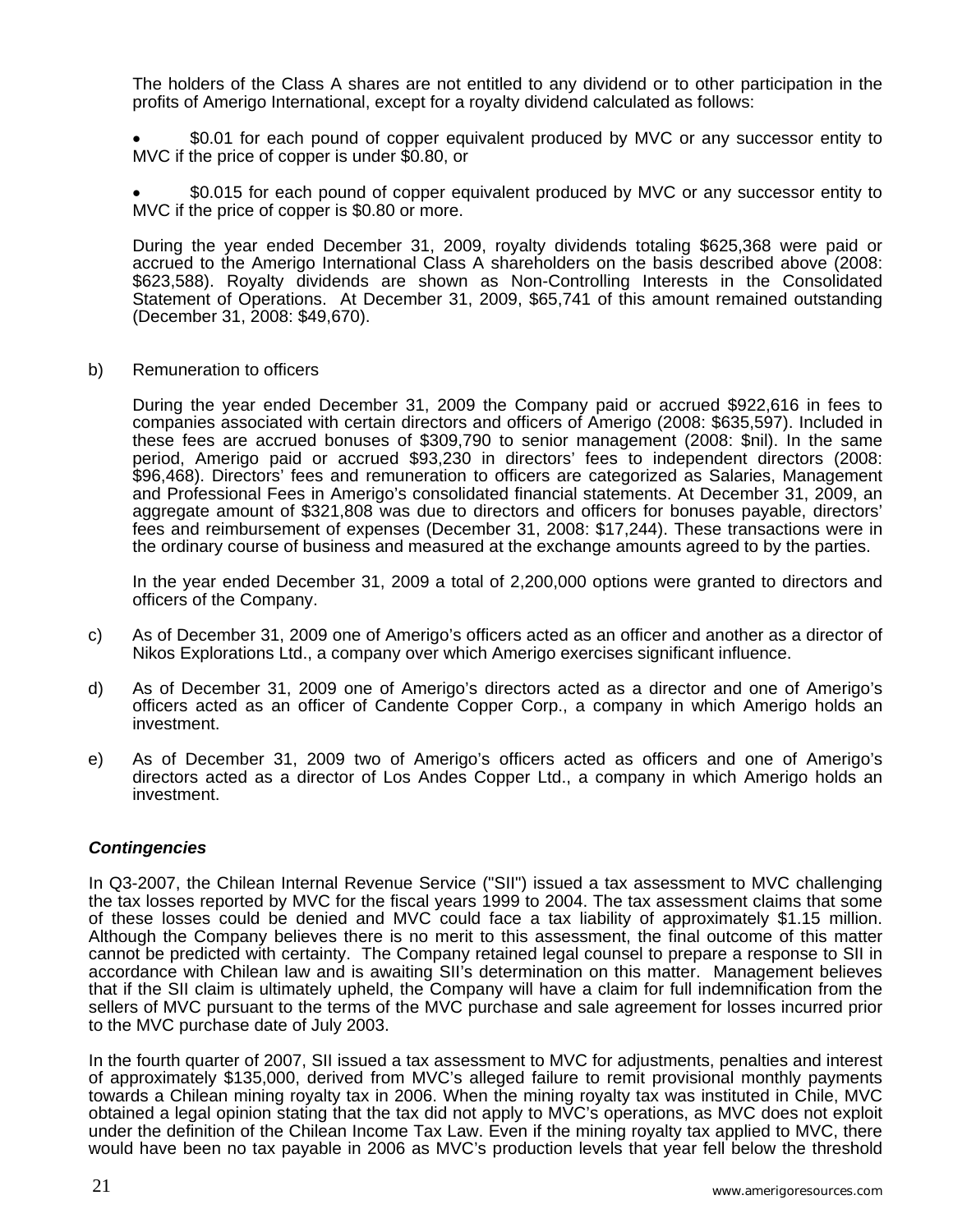prescribed by SII for this tax. MVC has also retained legal counsel to prepare a response to SII on this matter.

No amounts have been recorded by the Company in respect of these matters. While the SII has conducted reviews during 2007 and 2008 in connection with these contingencies, as of the date of this MD&A, these contingencies had not been resolved.

## *Critical Accounting Estimates*

There were no changes to the nature of the Company's critical accounting estimates in fiscal 2009. The most significant estimates are related to the physical and economic lives of contractual rights, property, plant and equipment and their recoverability, estimates regarding the future cost of retiring the Company's capital assets and the estimation of future cash flow requirements to determine the Company's ability to continue operating as a going concern.

The Company depreciates assets, capitalized acquisition costs and contractual rights based on the units of production method, whereby management has estimated copper units of production to 2021 and assigns amortization charges based on actual production on a monthly basis.

Based on undiscounted cash flow projections for the years 2009 to 2021 built from MVC's production model at assumed copper prices of \$1.50/lb for 2009, \$1.60/lb for 2010, \$1.70/lb for 2011 and \$1.80/lb thereafter, and molybdenum prices of \$10/lb for 2009, \$11/lb for 2010 and \$12/lb thereafter, management concluded that no impairment to the carrying value of its assets was required as of December 31, 2008.

Amerigo has calculated an asset retirement obligation based on an estimated price of \$6,200,000 provided by an independent third party in 2007. Management's current estimates in calculating the asset retirement obligation include projected annual inflation rates in Chile of 4.5% per annum and a market risk premium of 8%. The present value of the asset retirement obligation was revised to \$4,787,273 in 2007, which will be systematically accreted to a 2021 value of approximately \$12,344,146.

## *Changes in Accounting Policies, Including Initial Adoption*

Effective January 1, 2009 the Company adopted the following new accounting standards:

#### *Goodwill and intangible assets*

In February 2008, the CICA issued Handbook section 3064 "Goodwill and intangible assets" which is required to be adopted for fiscal year-ends beginning on or after October 1, 2008. It establishes standards for the recognition, measurement, presentation and disclosure of Goodwill subsequent to its initial recognition and of intangible assets by profit orientated enterprises. The adoption of this standard did not have any material impact on the Company's financial statements.

## *Credit Risk and Fair Value of Financial Assets and Liabilities*

In January 2009, the CICA issued Emerging Issues Committee Abstracts ("EIC") 173, "Credit Risk and the Fair Value of Financial Assets and Financial Liabilities." This EIC provides guidance on how to take into account credit risk of an entity and counterparty when determining the fair value of financial assets and financial liabilities, including derivative instruments. Adoption of this EIC did not have a significant effect on the financial statements.

## *Financial Instruments - Disclosures*

The CICA amended Section 3862, "Financial Instruments – Disclosures," in 2009 to include additional disclosure requirements about fair value measurements of financial instruments and to enhance liquidity risk disclosures. Adoption of this standard did not have a significant effect on the financial statements.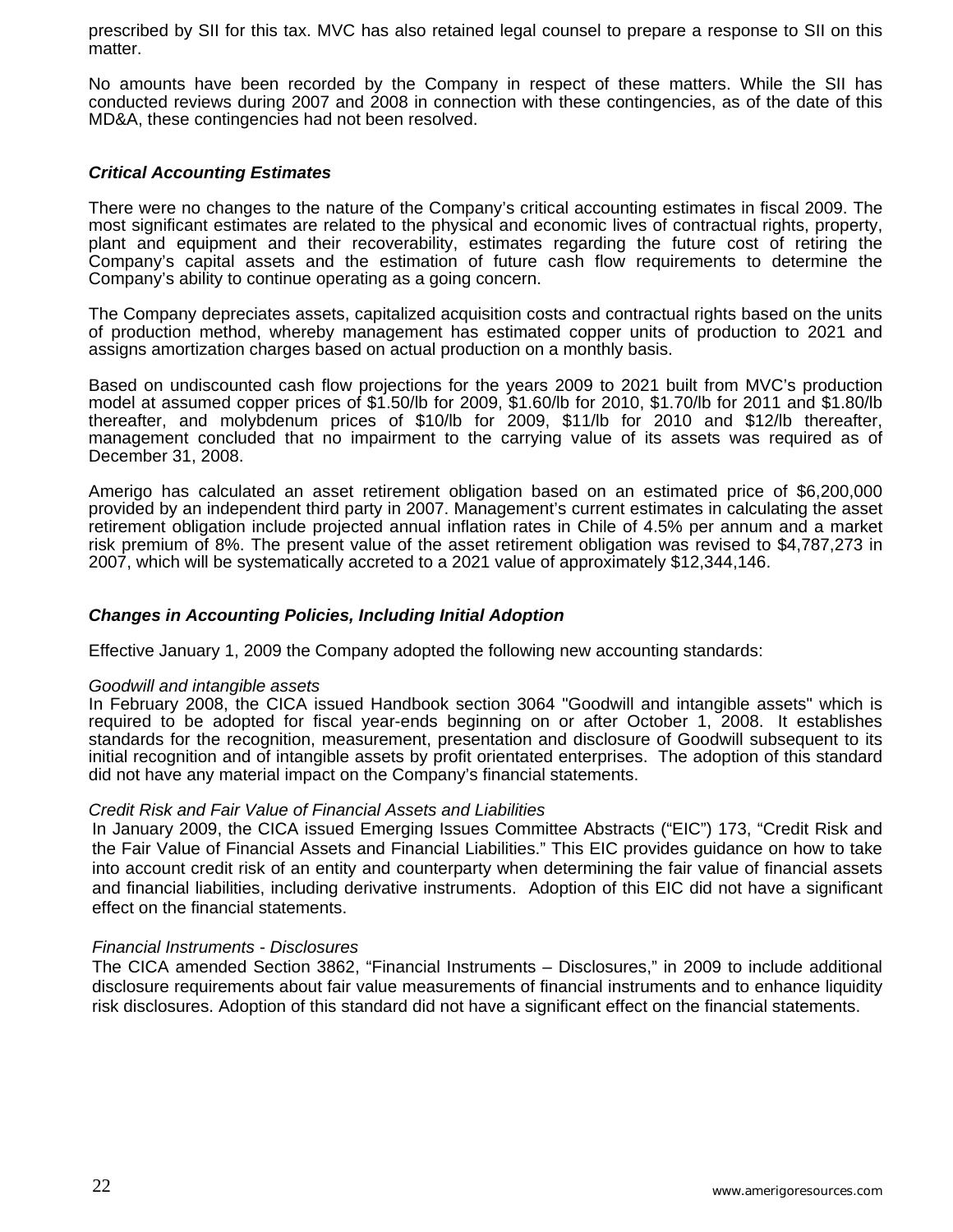# *International Financial Reporting Standards ("IFRS") Implementation Plan*

In February 2008, the Accounting Standards Board ("AcSB") approved a strategic plan which requires public companies to converge with IFRS for fiscal periods beginning on or after January 1, 2011. The Company will therefore be required to have comparative financial information prepared under IFRS as of January 1, 2010.

The Company has initiated its IFRS convergence project and has set the following timing objectives: to be in a position to convert its December 31, 2009 Canadian GAAP Balance Sheet to IFRS in Q1-2010, to produce financial statements under Canadian GAAP and IFRS in 2010 in order for the Company to disclose to users of its financial statements the quantitative differences arising in 2010 under both frameworks, and to produce IFRS financial statements as of January 1, 2011.

In order to meet these objectives the Company's financial staff in Canada and Chile attended IFRS courses and in-house training sessions in 2008 and 2009. IFRS introductory training has also been provided to MVC's managers and supervisors as the adoption of IFRS will have an impact on operational areas. The Company has prepared a mock set of financial statements under IFRS to identify additional disclosure requirements and has identified the key areas that will be affected by the conversion to IFRS: functional currency, initial valuation and subsequent accounting of property, plant and equipment, and asset retirement obligations. The Company is in the process of documenting key IFRS adoption areas, particularly in MVC, where it has engaged IFRS advisory services. On completion of its 2009 audit of financial statements, the Company and its IFRS advisors will process data to allow for a December 31, 2009 conversion of its Balance Sheet to IFRS. The Company will maintain dual Canadian-GAAP and IFRS accounts through 2010 to continue to meet its Canadian GAAP reporting obligations in that year and have the necessary 2010 comparative set of IFRS financial statements to use in 2011. The Company will be able to continue using its current information technology platforms in Canada and has purchased an accounting software package in Chile that allows for dual posting under IFRS and Chilean GAAP.

## *Disclosure Controls and Procedures*

The Company's disclosure controls and procedures are designed to provide reasonable assurance that all relevant information is communicated to senior management, to allow timely decisions regarding required disclosure.

During the year ended December 31, 2005, the Company's General Counsel and Corporate Secretary completed an evaluation of the effectiveness of the Company's existing disclosure controls and procedures, undertook extensive research and made presentations and recommendations to the Company's certifying officers and board of directors. Based on those recommendations, a corporate disclosure policy was presented to the Company's board and adopted on February 14, 2006. The disclosure policy includes the setting up of a Disclosure Policy Committee that consists of the Company's Chairman, President and Corporate Secretary.

The disclosure policy and committee have been in place since the adoption date. Management is reasonably confident that material information relating to the Company, including its consolidated subsidiaries, is being made known to senior management in a timely manner, and that the Company's disclosure controls and procedures are effective not only with respect to the Company's annual filing requirements but on an ongoing basis as of the end of the period covered by this report.

## *Internal Controls over Financial Reporting*

Internal control over financial reporting is a process designed to provide reasonable assurance regarding the reliability of financial reporting and the preparation of financial statements for external purposes in accordance with Canadian GAAP.

The Company's internal control over financial reporting includes policies and procedures that pertain to the maintenance of records that accurately and fairly reflect the additions to and dispositions of the assets of the Company; provide reasonable assurance that transactions are recorded as necessary to permit preparation of financial statements in accordance with GAAP and the Company's receipts and expenditures are made only in accordance with authorization of management and the Company's